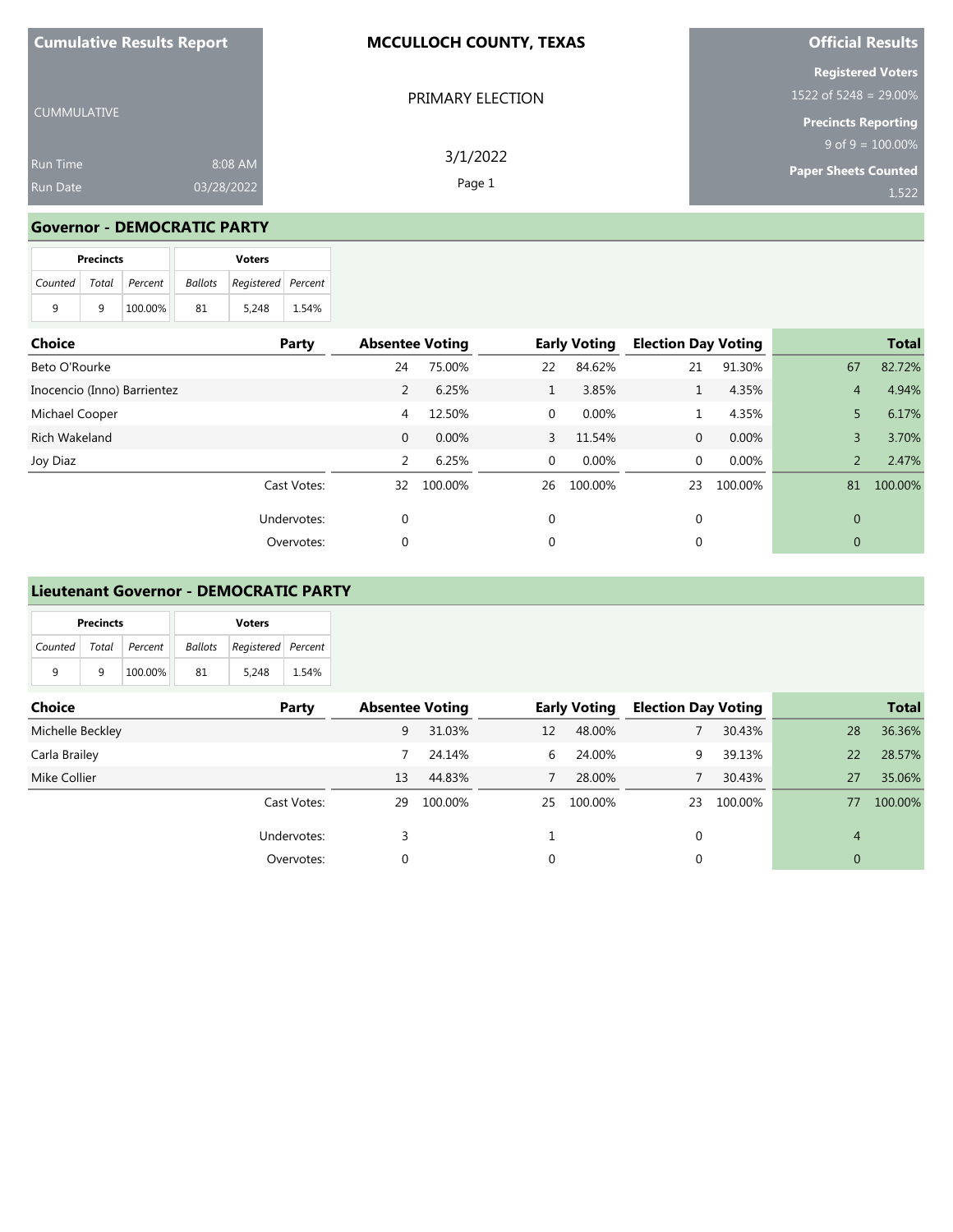| <b>Cumulative Results Report</b> |            | <b>MCCULLOCH COUNTY, TEXAS</b> | <b>Official Results</b>                             |  |  |
|----------------------------------|------------|--------------------------------|-----------------------------------------------------|--|--|
|                                  |            | PRIMARY ELECTION               | <b>Registered Voters</b><br>$1522$ of 5248 = 29.00% |  |  |
| <b>CUMMULATIVE</b>               |            |                                | <b>Precincts Reporting</b>                          |  |  |
|                                  |            | 3/1/2022                       | $9$ of $9 = 100.00\%$                               |  |  |
| <b>Run Time</b>                  | 8:08 AM    |                                | <b>Paper Sheets Counted</b>                         |  |  |
| <b>Run Date</b>                  | 03/28/2022 | Page 2                         | 1,522                                               |  |  |

# **Attorney General - DEMOCRATIC PARTY**

|   | <b>Precincts</b> |                       |         | <b>Voters</b>      |       |
|---|------------------|-----------------------|---------|--------------------|-------|
|   |                  | Counted Total Percent | Ballots | Registered Percent |       |
| 9 | q                | 100.00%               | -81     | 5.248              | 1.54% |

| Choice                  | Party       | <b>Absentee Voting</b> |         |                | <b>Early Voting</b> | <b>Election Day Voting</b> |         |              | <b>Total</b> |
|-------------------------|-------------|------------------------|---------|----------------|---------------------|----------------------------|---------|--------------|--------------|
| Lee Merritt             |             | 5                      | 16.67%  |                | 28.00%              |                            | 4.35%   | 13           | 16.67%       |
| Joe Jaworski            |             | 6                      | 20.00%  | $\overline{4}$ | 16.00%              | 6                          | 26.09%  | 16           | 20.51%       |
| Mike Fields             |             | 5.                     | 16.67%  | 4              | 16.00%              | 5.                         | 21.74%  | 14           | 17.95%       |
| S. "TBone" Raynor       |             |                        | 3.33%   | $\mathbf{0}$   | $0.00\%$            | 3                          | 13.04%  | 4            | 5.13%        |
| Rochelle Mercedes Garza |             | 13                     | 43.33%  | 10             | 40.00%              | 8                          | 34.78%  | 31           | 39.74%       |
|                         | Cast Votes: | 30                     | 100.00% | 25             | 100.00%             | 23                         | 100.00% | 78           | 100.00%      |
|                         | Undervotes: | ำ                      |         |                |                     | 0                          |         | 3            |              |
|                         | Overvotes:  | $\mathbf 0$            |         | 0              |                     | 0                          |         | $\mathbf{0}$ |              |

## **Comptroller of Public Accounts - DEMOCRATIC PARTY**

|                       | <b>Precincts</b> |         | <b>Voters</b>                 |       |       |  |
|-----------------------|------------------|---------|-------------------------------|-------|-------|--|
| Counted Total Percent |                  |         | Registered Percent<br>Ballots |       |       |  |
| 9                     | q                | 100.00% | 81                            | 5.248 | 1.54% |  |

| Choice           | Party       | <b>Absentee Voting</b> |         |    | <b>Early Voting</b> | <b>Election Day Voting</b> |         |                | <b>Total</b> |
|------------------|-------------|------------------------|---------|----|---------------------|----------------------------|---------|----------------|--------------|
| Angel Luis Vega  |             | 13                     | 43.33%  | 11 | 44.00%              |                            | 22.73%  | 29             | 37.66%       |
| Tim Mahoney      |             | 9                      | 30.00%  |    | 28.00%              | 6.                         | 27.27%  | 22             | 28.57%       |
| Janet T. Dudding |             | 8                      | 26.67%  |    | 28.00%              | 11                         | 50.00%  | 26             | 33.77%       |
|                  | Cast Votes: | 30                     | 100.00% | 25 | 100.00%             | 22                         | 100.00% | 77             | 100.00%      |
|                  | Undervotes: |                        |         |    |                     |                            |         | $\overline{4}$ |              |
|                  | Overvotes:  | 0                      |         |    |                     | 0                          |         | 0              |              |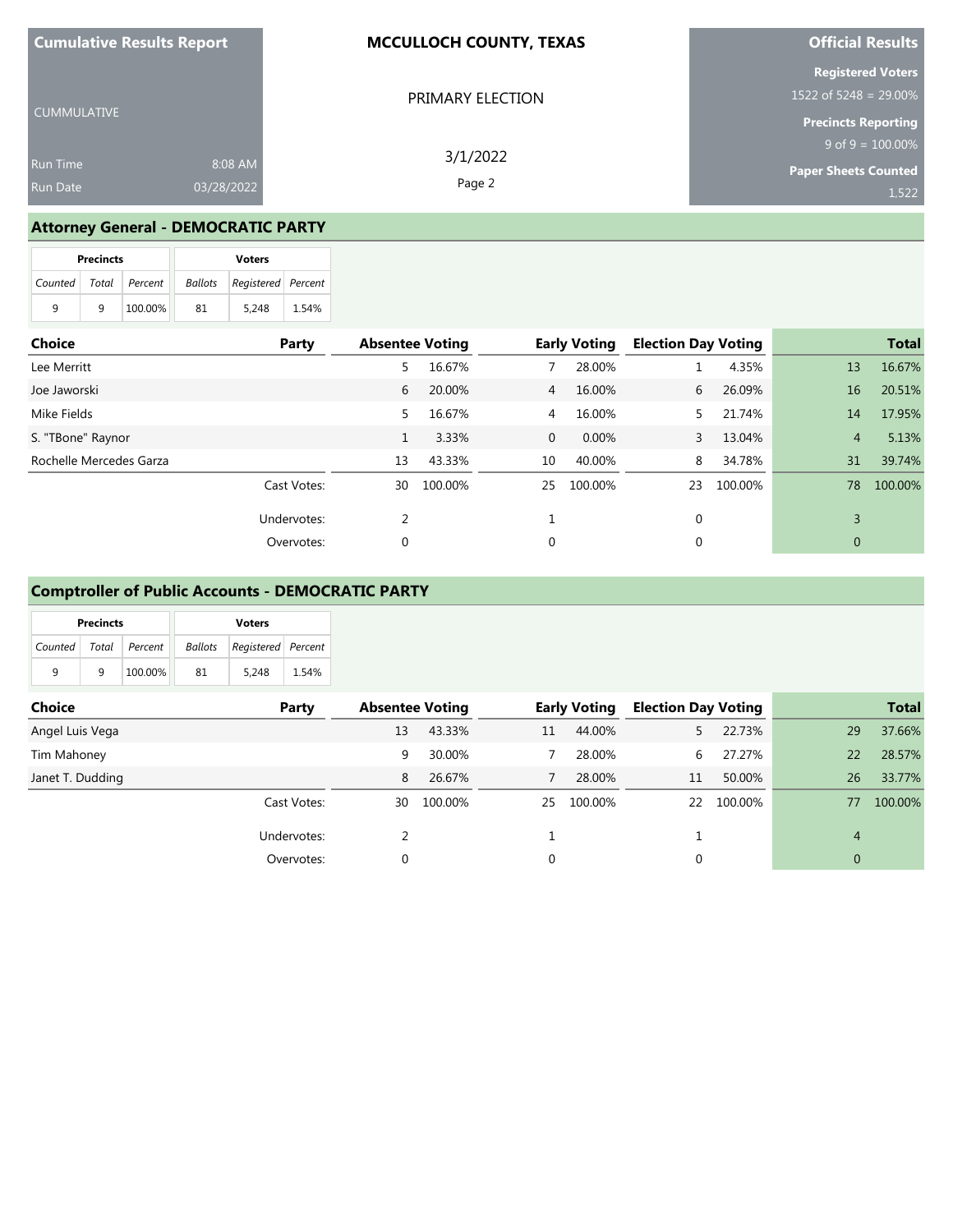| <b>Cumulative Results Report</b> |            | <b>MCCULLOCH COUNTY, TEXAS</b> | <b>Official Results</b>                           |  |  |
|----------------------------------|------------|--------------------------------|---------------------------------------------------|--|--|
|                                  |            | PRIMARY ELECTION               | <b>Registered Voters</b><br>1522 of 5248 = 29.00% |  |  |
| <b>CUMMULATIVE</b>               |            |                                | <b>Precincts Reporting</b>                        |  |  |
|                                  |            | 3/1/2022                       | $9$ of $9 = 100.00\%$                             |  |  |
| Run Time                         | 8:08 AM    |                                | Paper Sheets Counted                              |  |  |
| <b>Run Date</b>                  | 03/28/2022 | Page 3                         | 1.522                                             |  |  |

### **Commissioner of the General Land Office - DEMOCRATIC PARTY**

|                       | <b>Precincts</b> |         |    | <b>Voters</b>                     |       |
|-----------------------|------------------|---------|----|-----------------------------------|-------|
| Counted Total Percent |                  |         |    | <b>Ballots</b> Registered Percent |       |
| 9                     | q                | 100.00% | 81 | 5.248                             | 1.54% |

| <b>Choice</b>        | Party       | <b>Absentee Voting</b> |         |    | <b>Early Voting</b> | <b>Election Day Voting</b> |         |                | <b>Total</b> |
|----------------------|-------------|------------------------|---------|----|---------------------|----------------------------|---------|----------------|--------------|
| Jay Kleberg          |             | 9                      | 30.00%  | 9  | 36.00%              |                            | 21.74%  | 23             | 29.49%       |
| Michael Lange        |             | 10                     | 33.33%  | 5  | 20.00%              | 4                          | 17.39%  | 19             | 24.36%       |
| Jinny Suh            |             | 2                      | 6.67%   | 0  | $0.00\%$            |                            | 21.74%  |                | 8.97%        |
| Sandragrace Martinez |             | 9                      | 30.00%  | 11 | 44.00%              | 9                          | 39.13%  | 29             | 37.18%       |
|                      | Cast Votes: | 30                     | 100.00% | 25 | 100.00%             | 23                         | 100.00% | 78             | 100.00%      |
|                      | Undervotes: |                        |         |    |                     | $\mathbf{0}$               |         | 3              |              |
|                      | Overvotes:  | 0                      |         | 0  |                     | 0                          |         | $\overline{0}$ |              |

## **Commissioner of Agriculture - DEMOCRATIC PARTY**

|                       | <b>Precincts</b> |         | <b>Voters</b> |                    |       |  |  |  |
|-----------------------|------------------|---------|---------------|--------------------|-------|--|--|--|
| Counted Total Percent |                  |         | Ballots       | Registered Percent |       |  |  |  |
| q                     | q                | 100.00% | 81            | 5.248              | 1.54% |  |  |  |

| Choice     | Party       | <b>Absentee Voting</b> |         |    | <b>Early Voting</b> | <b>Election Day Voting</b> |            |                | <b>Total</b> |
|------------|-------------|------------------------|---------|----|---------------------|----------------------------|------------|----------------|--------------|
| Ed Ireson  |             | 12                     | 41.38%  | 9  | 37.50%              | 5.                         | 23.81%     | 26             | 35.14%       |
| Susan Hays |             | 17                     | 58.62%  | 15 | 62.50%              | 16                         | 76.19%     | 48             | 64.86%       |
|            | Cast Votes: | 29                     | 100.00% | 24 | 100.00%             |                            | 21 100.00% | 74             | 100.00%      |
|            | Undervotes: |                        |         |    |                     |                            |            |                |              |
|            | Overvotes:  | 0                      |         |    |                     |                            |            | $\overline{0}$ |              |

### **Railroad Commissioner - DEMOCRATIC PARTY**

|   | <b>Precincts</b> |                       | <b>Voters</b> |                    |       |  |  |  |
|---|------------------|-----------------------|---------------|--------------------|-------|--|--|--|
|   |                  | Counted Total Percent | Ballots       | Registered Percent |       |  |  |  |
| q | q                | 100.00%               | 81            | 5.248              | 1.54% |  |  |  |

| <b>Choice</b> | Party       | <b>Absentee Voting</b> |         |    | <b>Early Voting</b> | <b>Election Day Voting</b> |            |    | <b>Total</b> |
|---------------|-------------|------------------------|---------|----|---------------------|----------------------------|------------|----|--------------|
| Luke Warford  |             | 27                     | 100.00% | 22 | 100.00%             |                            | 19 100.00% | 68 | 100.00%      |
|               | Cast Votes: | 27                     | 100.00% |    | 22 100.00%          |                            | 19 100.00% | 68 | 100.00%      |
|               | Undervotes: |                        |         |    |                     | 4                          |            | 13 |              |
|               | Overvotes:  |                        |         |    |                     |                            |            |    |              |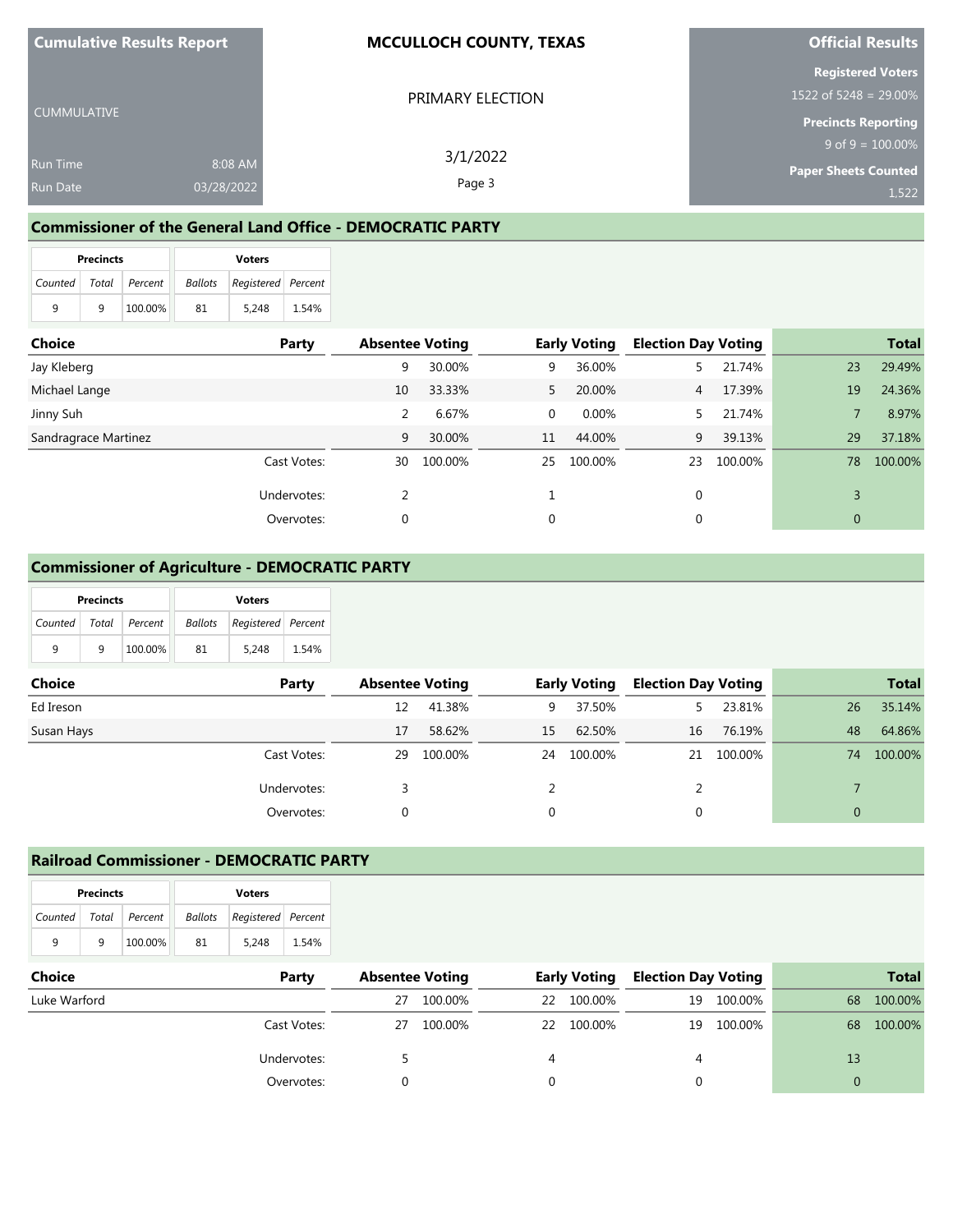| Cumulative Results Report |            | <b>MCCULLOCH COUNTY, TEXAS</b> | <b>Official Results</b>                                     |
|---------------------------|------------|--------------------------------|-------------------------------------------------------------|
|                           |            | PRIMARY ELECTION               | <b>Registered Voters</b><br>1522 of 5248 = $29.00\%$        |
| <b>CUMMULATIVE</b>        |            |                                | <b>Precincts Reporting</b>                                  |
| <b>Run Time</b>           | 8:08 AM    | 3/1/2022                       | $9 \text{ of } 9 = 100.00\%$<br><b>Paper Sheets Counted</b> |
| <b>Run Date</b>           | 03/28/2022 | Page 4                         | 1,522                                                       |

### **Justice, Supreme Court, Place 3 - DEMOCRATIC PARTY**

|                       | <b>Precincts</b> |         | <b>Voters</b>  |                    |       |  |  |
|-----------------------|------------------|---------|----------------|--------------------|-------|--|--|
| Counted Total Percent |                  |         | <b>Ballots</b> | Registered Percent |       |  |  |
| 9                     | q                | 100.00% | 81             | 5.248              | 1.54% |  |  |

| <b>Choice</b> | Party       | <b>Absentee Voting</b> |            | <b>Early Voting</b> |         | <b>Election Day Voting</b> |            |    | <b>Total</b> |
|---------------|-------------|------------------------|------------|---------------------|---------|----------------------------|------------|----|--------------|
| Erin A Nowell |             | 26                     | 100.00%    | 22                  | 100.00% |                            | 18 100.00% | 66 | 100.00%      |
|               | Cast Votes: |                        | 26 100.00% | <b>22</b>           | 100.00% |                            | 18 100.00% | 66 | 100.00%      |
|               | Undervotes: |                        |            |                     |         |                            |            | 15 |              |
|               | Overvotes:  |                        |            |                     |         |                            |            | 0  |              |

### **Justice, Supreme Court, Place 5 - DEMOCRATIC PARTY**

|                           | <b>Precincts</b> |         | <b>Voters</b> |                    |       |  |  |
|---------------------------|------------------|---------|---------------|--------------------|-------|--|--|
| Counted   Total   Percent |                  |         | Ballots       | Registered Percent |       |  |  |
| 9                         | q                | 100.00% | 81            | 5.248              | 1.54% |  |  |

| Choice         | Party       | <b>Absentee Voting</b> |         | <b>Early Voting</b> |            | <b>Election Day Voting</b> |            |    | <b>Total</b> |
|----------------|-------------|------------------------|---------|---------------------|------------|----------------------------|------------|----|--------------|
| Amanda Reichek |             | 27                     | 100.00% | 22                  | 100.00%    |                            | 18 100.00% | 67 | 100.00%      |
|                | Cast Votes: | 27                     | 100.00% |                     | 22 100.00% |                            | 18 100.00% | 67 | 100.00%      |
|                | Undervotes: |                        |         |                     |            |                            |            | 14 |              |
|                | Overvotes:  |                        |         |                     |            |                            |            |    |              |

## **Justice, Supreme Court, Place 9 - DEMOCRATIC PARTY**

|                       | <b>Precincts</b> |         |         | <b>Voters</b>      |       |
|-----------------------|------------------|---------|---------|--------------------|-------|
| Counted Total Percent |                  |         | Ballots | Registered Percent |       |
| q                     | a                | 100.00% | 81      | 5.248              | 1.54% |

| <b>Choice</b>   | Party       | <b>Absentee Voting</b> |         | <b>Early Voting</b> |         | <b>Election Day Voting</b> |            | <b>Total</b> |         |
|-----------------|-------------|------------------------|---------|---------------------|---------|----------------------------|------------|--------------|---------|
| Julia Maldonado |             | 27                     | 100.00% | 22                  | 100.00% |                            | 19 100.00% | 68           | 100.00% |
|                 | Cast Votes: | 27                     | 100.00% | 22                  | 100.00% |                            | 19 100.00% | 68           | 100.00% |
|                 | Undervotes: |                        |         |                     |         | 4                          |            | 13           |         |
|                 | Overvotes:  |                        |         |                     |         |                            |            | 0            |         |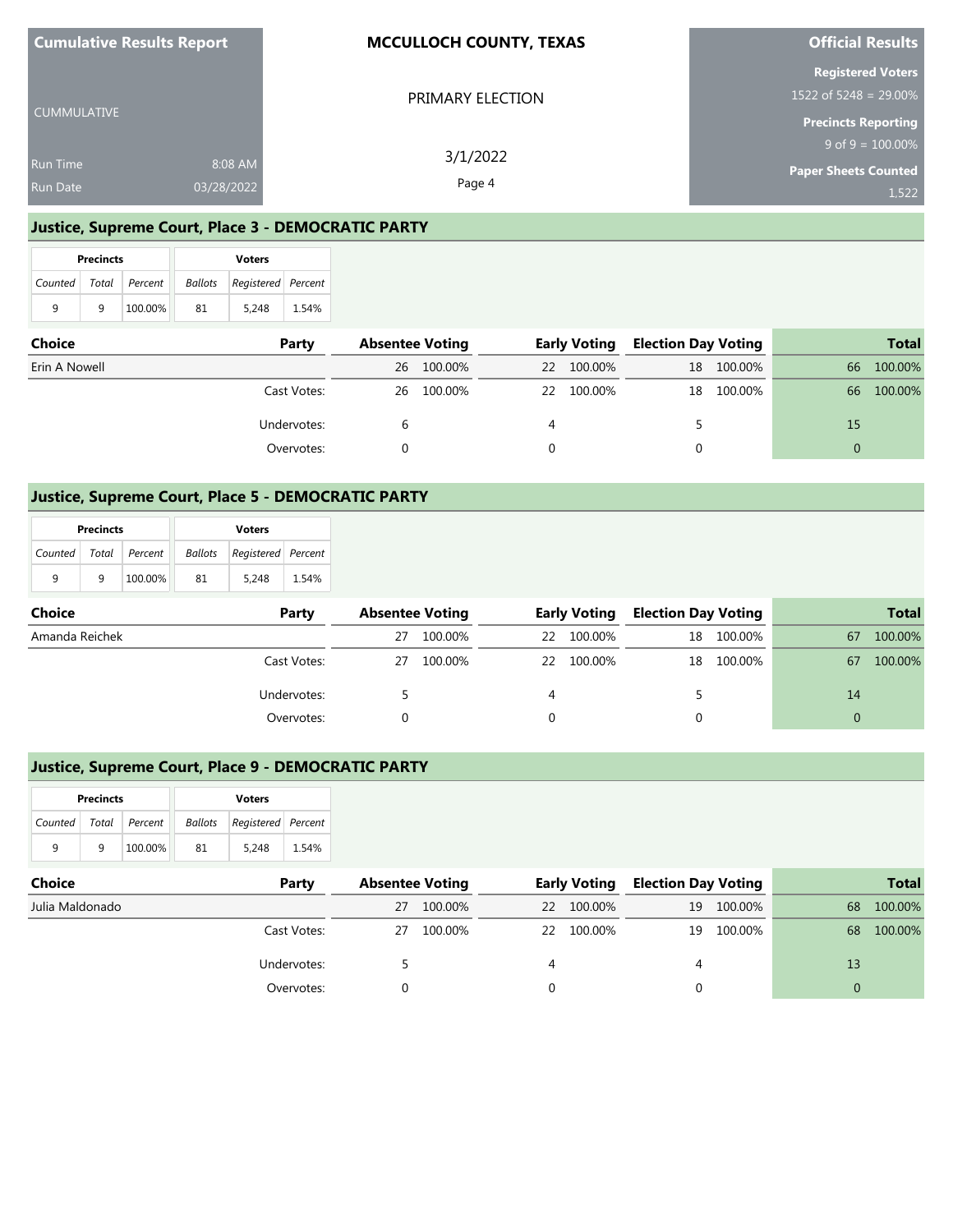| <b>Cumulative Results Report</b>   |                       | <b>MCCULLOCH COUNTY, TEXAS</b> | <b>Official Results</b>                                                         |  |  |
|------------------------------------|-----------------------|--------------------------------|---------------------------------------------------------------------------------|--|--|
| CUMMULATIVE                        |                       | PRIMARY ELECTION               | <b>Registered Voters</b><br>1522 of 5248 = 29.00%<br><b>Precincts Reporting</b> |  |  |
|                                    |                       | 3/1/2022                       | $9$ of $9 = 100.00\%$                                                           |  |  |
| <b>Run Time</b><br><b>Run Date</b> | 8:08 AM<br>03/28/2022 | Page 5                         | <b>Paper Sheets Counted</b><br>1,522                                            |  |  |

## **Judge, Court of Criminal Appeals, Place 5 - DEMOCRATIC PARTY**

|   | <b>Precincts</b> |                       | <b>Voters</b> |                                   |       |  |  |
|---|------------------|-----------------------|---------------|-----------------------------------|-------|--|--|
|   |                  | Counted Total Percent |               | <b>Ballots</b> Registered Percent |       |  |  |
| 9 | q                | 100.00%               | 81            | 5,248                             | 1.54% |  |  |

| <b>Choice</b><br>Party |             | <b>Absentee Voting</b> |         | <b>Early Voting</b> |         | <b>Election Day Voting</b> |            | <b>Total</b> |         |
|------------------------|-------------|------------------------|---------|---------------------|---------|----------------------------|------------|--------------|---------|
| Dana Huffman           |             | 27                     | 100.00% | 22                  | 100.00% | 20                         | 100.00%    | 69           | 100.00% |
|                        | Cast Votes: | 27                     | 100.00% | 22                  | 100.00% |                            | 20 100.00% | 69           | 100.00% |
|                        | Undervotes: |                        |         |                     |         |                            |            | 12           |         |
|                        | Overvotes:  |                        |         |                     |         |                            |            | 0            |         |

### **Judge, Court of Criminal Appeals, Place 6 - DEMOCRATIC PARTY**

|               | <b>Precincts</b> |         | <b>Voters</b> |                                   |       |  |  |
|---------------|------------------|---------|---------------|-----------------------------------|-------|--|--|
| Counted Total |                  | Percent |               | <b>Ballots</b> Registered Percent |       |  |  |
| 9             | q                | 100.00% | 81            | 5.248                             | 1.54% |  |  |

| Choice<br>Party |             | <b>Absentee Voting</b> |            | <b>Early Voting</b> |         | <b>Election Day Voting</b> |            | <b>Total</b> |          |
|-----------------|-------------|------------------------|------------|---------------------|---------|----------------------------|------------|--------------|----------|
| Robert Johnson  |             | 28                     | 100.00%    | 19                  | 100.00% |                            | 18 100.00% | 65           | 100.00%  |
|                 | Cast Votes: |                        | 28 100.00% | 19                  | 100.00% |                            | 18 100.00% | 65           | 100.00%  |
|                 | Undervotes: |                        |            |                     |         |                            |            | 16           |          |
|                 | Overvotes:  |                        |            |                     |         |                            |            |              | $\Omega$ |

## **State Representative, District No. 53 - DEMOCRATIC PARTY**

|   | <b>Precincts</b> |                       | <b>Voters</b> |                    |       |  |  |
|---|------------------|-----------------------|---------------|--------------------|-------|--|--|
|   |                  | Counted Total Percent | Ballots       | Registered Percent |       |  |  |
| q | q                | 100.00%               | 81            | 5.248              | 1.54% |  |  |

| <b>Choice</b><br>Party |             | <b>Absentee Voting</b> |            | <b>Early Voting</b> |         | <b>Election Day Voting</b> |            | <b>Total</b> |         |
|------------------------|-------------|------------------------|------------|---------------------|---------|----------------------------|------------|--------------|---------|
| Joe P. Herrera         |             | 26                     | 100.00%    | 21                  | 100.00% |                            | 20 100.00% | 67           | 100.00% |
|                        | Cast Votes: |                        | 26 100.00% | 21                  | 100.00% |                            | 20 100.00% | 67           | 100.00% |
|                        | Undervotes: |                        |            |                     |         |                            |            | 14           |         |
|                        | Overvotes:  |                        |            |                     |         |                            |            | 0            |         |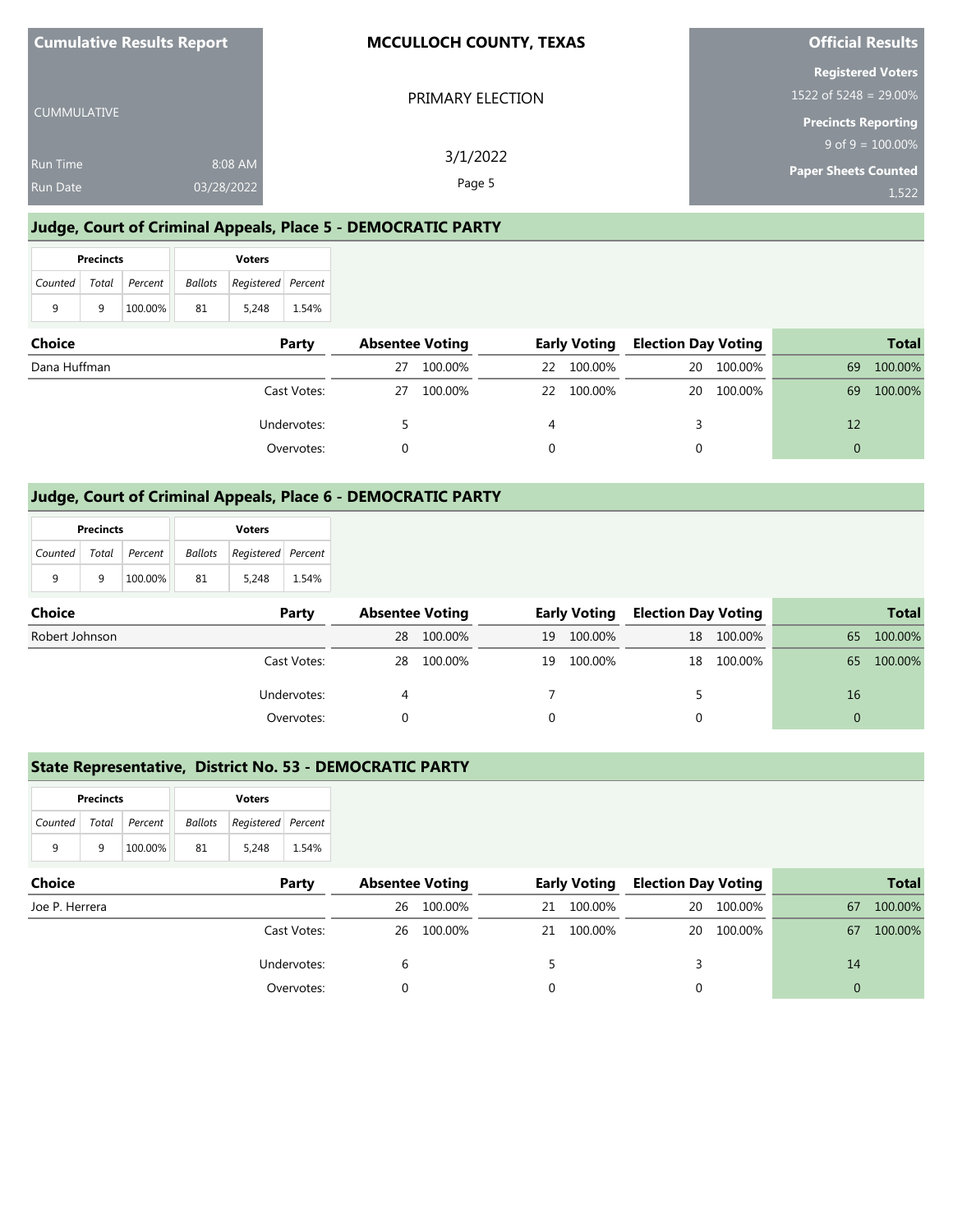| <b>Cumulative Results Report</b> |            | <b>MCCULLOCH COUNTY, TEXAS</b> | <b>Official Results</b>                              |  |  |
|----------------------------------|------------|--------------------------------|------------------------------------------------------|--|--|
|                                  |            | PRIMARY ELECTION               | <b>Registered Voters</b><br>1522 of 5248 = $29.00\%$ |  |  |
| <b>CUMMULATIVE</b>               |            |                                | <b>Precincts Reporting</b>                           |  |  |
|                                  |            | 3/1/2022                       | $9$ of $9 = 100.00\%$                                |  |  |
| <b>Run Time</b>                  | 8:08 AM    |                                | <b>Paper Sheets Counted</b>                          |  |  |
| <b>Run Date</b>                  | 03/28/2022 | Page 6                         | 1,522                                                |  |  |

## **Justice, 3rd Court of Appeals District, Place No. 4 - DEMOCRATIC PARTY**

|   | <b>Precincts</b> |                       | <b>Voters</b> |                                   |       |  |  |
|---|------------------|-----------------------|---------------|-----------------------------------|-------|--|--|
|   |                  | Counted Total Percent |               | <b>Ballots</b> Registered Percent |       |  |  |
| 9 | q                | 100.00%               | 81            | 5.248                             | 1.54% |  |  |

| <b>Choice</b>        | Party       | <b>Absentee Voting</b> |         |    | <b>Early Voting</b> | <b>Election Day Voting</b> |         |    | <b>Total</b> |
|----------------------|-------------|------------------------|---------|----|---------------------|----------------------------|---------|----|--------------|
| Paula Knippa         |             | 8                      | 28.57%  | 8  | 34.78%              | 10                         | 43.48%  | 26 | 35.14%       |
| Beth Payán           |             | 6                      | 21.43%  | 3  | 13.04%              | 9                          | 39.13%  | 18 | 24.32%       |
| Rosa Lopez Theofanis |             | 14                     | 50.00%  | 12 | 52.17%              | 4                          | 17.39%  | 30 | 40.54%       |
|                      | Cast Votes: | 28                     | 100.00% | 23 | 100.00%             | 23                         | 100.00% | 74 | 100.00%      |
|                      | Undervotes: |                        |         |    |                     | 0                          |         | 6  |              |
|                      | Overvotes:  |                        |         |    |                     |                            |         |    |              |

### **County Chairman - DEMOCRATIC PARTY**

|   | <b>Precincts</b> |                       | <b>Voters</b> |                    |       |  |  |
|---|------------------|-----------------------|---------------|--------------------|-------|--|--|
|   |                  | Counted Total Percent | Ballots       | Registered Percent |       |  |  |
| 9 | q                | 100.00%               | 81            | 5.248              | 1.54% |  |  |

| Choice      | Party       |    | <b>Absentee Voting</b> |    | <b>Early Voting</b> |  | <b>Election Day Voting</b> |    | <b>Total</b> |
|-------------|-------------|----|------------------------|----|---------------------|--|----------------------------|----|--------------|
| Mary Donley |             | 24 | 100.00%                | 20 | 100.00%             |  | 20 100.00%                 | 64 | 100.00%      |
|             | Cast Votes: |    | 24 100.00%             |    | 20 100.00%          |  | 20 100.00%                 | 64 | 100.00%      |
|             | Undervotes: |    |                        |    |                     |  |                            | 17 |              |
|             | Overvotes:  |    |                        |    |                     |  |                            |    |              |

### **United States Representative, District No. 11 - REPUBLICAN PARTY**

| <b>Precincts</b>      |   |         | <b>Voters</b> |                                   |        |  |  |
|-----------------------|---|---------|---------------|-----------------------------------|--------|--|--|
| Counted Total Percent |   |         |               | <b>Ballots</b> Registered Percent |        |  |  |
| q                     | q | 100.00% | 1.441         | 5.248                             | 27.46% |  |  |

| <b>Choice</b>  | Party       | <b>Absentee Voting</b> |            | <b>Early Voting</b> |         | <b>Election Day Voting</b> |             | <b>Total</b> |         |
|----------------|-------------|------------------------|------------|---------------------|---------|----------------------------|-------------|--------------|---------|
| August Pfluger |             | 51                     | 100.00%    | 708                 | 100.00% |                            | 496 100.00% | 1,255        | 100.00% |
|                | Cast Votes: |                        | 51 100.00% | 708                 | 100.00% |                            | 496 100.00% | 1,255        | 100.00% |
|                | Undervotes: |                        |            | 102                 |         | 75                         |             | 186          |         |
|                | Overvotes:  |                        |            |                     |         |                            |             |              |         |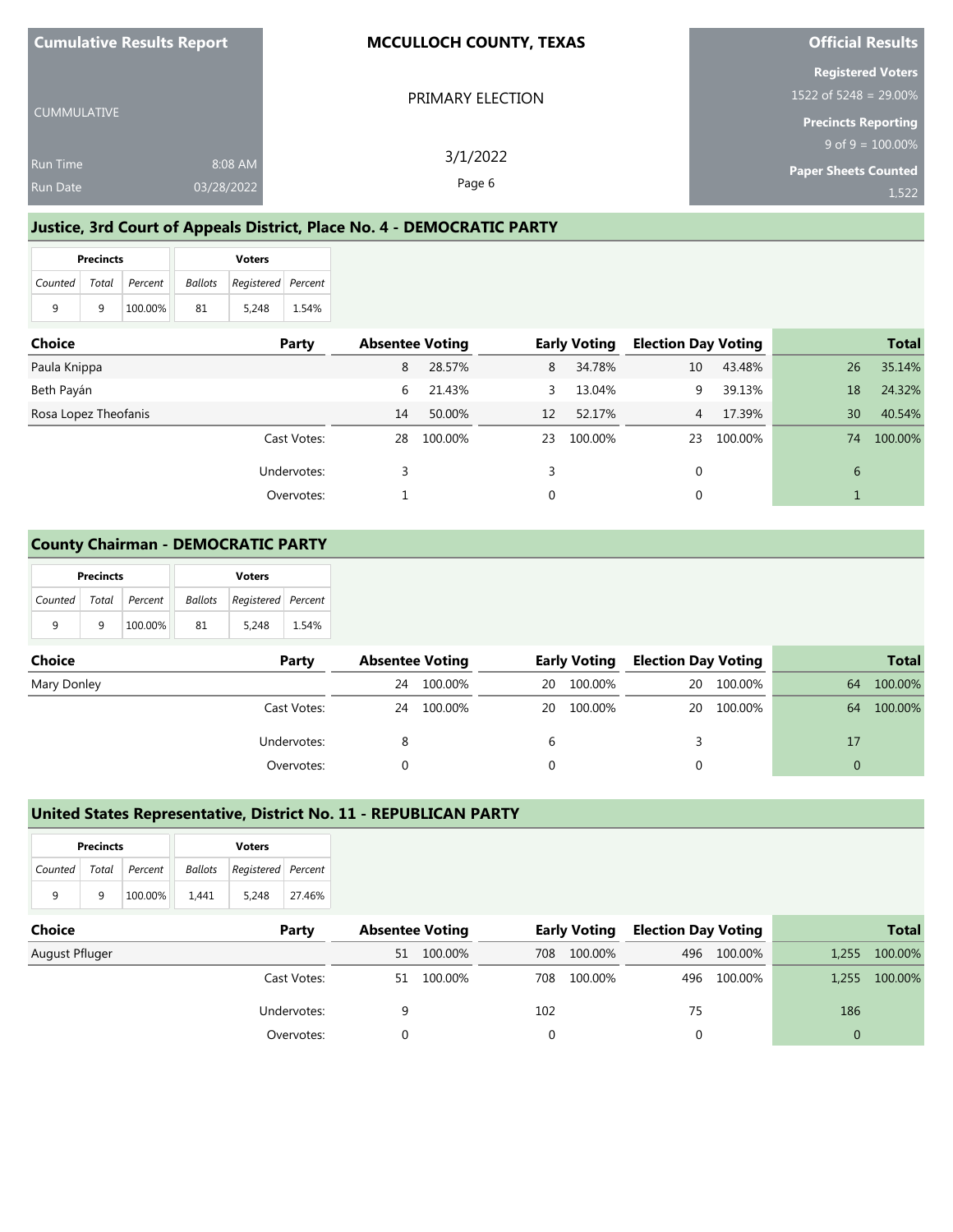| <b>Cumulative Results Report</b>   |                       | <b>MCCULLOCH COUNTY, TEXAS</b> | <b>Official Results</b>                                                            |  |  |
|------------------------------------|-----------------------|--------------------------------|------------------------------------------------------------------------------------|--|--|
| <b>CUMMULATIVE</b>                 |                       | PRIMARY ELECTION               | <b>Registered Voters</b><br>1522 of 5248 = $29.00\%$<br><b>Precincts Reporting</b> |  |  |
| <b>Run Time</b><br><b>Run Date</b> | 8:08 AM<br>03/28/2022 | 3/1/2022<br>Page 7             | $9$ of $9 = 100.00\%$<br><b>Paper Sheets Counted</b><br>1,522                      |  |  |

### **Governor - REPUBLICAN PARTY**

|   | <b>Precincts</b> |                       | <b>Voters</b> |                                   |        |  |  |
|---|------------------|-----------------------|---------------|-----------------------------------|--------|--|--|
|   |                  | Counted Total Percent |               | <b>Ballots</b> Registered Percent |        |  |  |
| 9 | q                | 100.00%               | 1.441         | 5.248                             | 27.46% |  |  |

| <b>Choice</b>     | Party       | <b>Absentee Voting</b> |         |     | <b>Early Voting</b> | <b>Election Day Voting</b> |         |                | <b>Total</b> |
|-------------------|-------------|------------------------|---------|-----|---------------------|----------------------------|---------|----------------|--------------|
| Danny Harrison    |             | 0                      | 0.00%   | 8   | 1.01%               | 6                          | 1.07%   | 14             | 0.99%        |
| Paul Belew        |             | $\mathbf 0$            | 0.00%   | 2   | 0.25%               | $\overline{2}$             | 0.36%   | $\overline{4}$ | 0.28%        |
| <b>Rick Perry</b> |             | $\overline{2}$         | 3.39%   | 45  | 5.67%               | 17                         | 3.04%   | 64             | 4.54%        |
| Don Huffines      |             | 5                      | 8.47%   | 40  | 5.04%               | 30                         | 5.37%   | 75             | 5.32%        |
| Allen B. West     |             | $\overline{2}$         | 3.39%   | 93  | 11.73%              | 60                         | 10.73%  | 155            | 10.99%       |
| Chad Prather      |             | 2                      | 3.39%   | 74  | 9.33%               | 43                         | 7.69%   | 119            | 8.43%        |
| Kandy Kaye Horn   |             | $\mathbf{0}$           | 0.00%   | 12  | 1.51%               | 6                          | 1.07%   | 18             | 1.28%        |
| Greg Abbott       |             | 48                     | 81.36%  | 519 | 65.45%              | 395                        | 70.66%  | 962            | 68.18%       |
|                   | Cast Votes: | 59                     | 100.00% | 793 | 100.00%             | 559                        | 100.00% | 1,411          | 100.00%      |
|                   | Undervotes: | 0                      |         | 17  |                     | 12                         |         | 29             |              |
|                   | Overvotes:  | 1                      |         | 0   |                     | 0                          |         | 1              |              |

### **Lieutenant Governor - REPUBLICAN PARTY**

| <b>Precincts</b> |   |                       | <b>Voters</b> |                                |        |  |  |
|------------------|---|-----------------------|---------------|--------------------------------|--------|--|--|
|                  |   | Counted Total Percent |               | Ballots   Registered   Percent |        |  |  |
| 9                | q | 100.00%               | 1.441         | 5.248                          | 27.46% |  |  |

| <b>Choice</b>   | Party       | <b>Absentee Voting</b> |         | <b>Early Voting</b> |         | <b>Election Day Voting</b> |         |              | <b>Total</b> |
|-----------------|-------------|------------------------|---------|---------------------|---------|----------------------------|---------|--------------|--------------|
| Todd M. Bullis  |             | 3                      | 5.26%   | 27                  | 3.68%   | 25                         | 4.90%   | 55           | 4.23%        |
| Trayce Bradford |             | 3                      | 5.26%   | 55                  | 7.50%   | 25                         | 4.90%   | 83           | 6.38%        |
| Dan Patrick     |             | 42                     | 73.68%  | 522                 | 71.21%  | 351                        | 68.82%  | 915          | 70.38%       |
| Daniel Miller   |             | 7                      | 12.28%  | 56                  | 7.64%   | 51                         | 10.00%  | 114          | 8.77%        |
| Zach Vance      |             | 1                      | 1.75%   | 26                  | 3.55%   | 19                         | 3.73%   | 46           | 3.54%        |
| Aaron Sorrells  |             | $\mathbf{1}$           | 1.75%   | 47                  | 6.41%   | 39                         | 7.65%   | 87           | 6.69%        |
|                 | Cast Votes: | 57                     | 100.00% | 733                 | 100.00% | 510                        | 100.00% | 1,300        | 100.00%      |
|                 | Undervotes: | 3                      |         | 77                  |         | 61                         |         | 141          |              |
|                 | Overvotes:  | 0                      |         | 0                   |         | 0                          |         | $\mathbf{0}$ |              |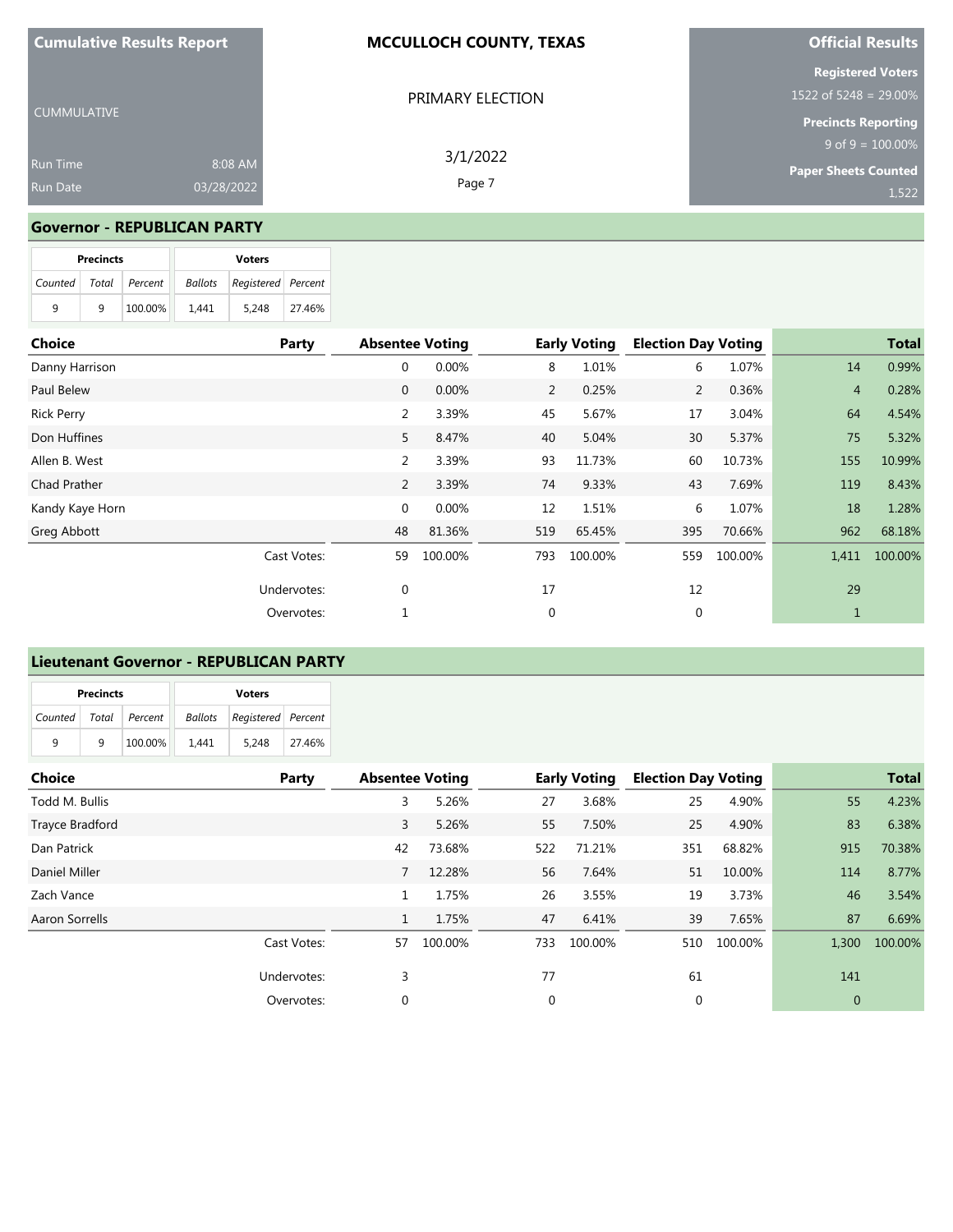| <b>Cumulative Results Report</b> |            | <b>MCCULLOCH COUNTY, TEXAS</b> | <b>Official Results</b>     |  |  |
|----------------------------------|------------|--------------------------------|-----------------------------|--|--|
|                                  |            |                                | <b>Registered Voters</b>    |  |  |
|                                  |            | PRIMARY ELECTION               | 1522 of 5248 = $29.00\%$    |  |  |
| l CUMMULATIVE                    |            |                                | <b>Precincts Reporting</b>  |  |  |
|                                  |            | 3/1/2022                       | $9$ of $9 = 100.00\%$       |  |  |
| <b>Run Time</b>                  | 8:08 AM    |                                | <b>Paper Sheets Counted</b> |  |  |
| <b>Run Date</b>                  | 03/28/2022 | Page 8                         | 1,522                       |  |  |

# **Attorney General - REPUBLICAN PARTY**

|                       | <b>Precincts</b> |         | <b>Voters</b> |                    |        |  |  |
|-----------------------|------------------|---------|---------------|--------------------|--------|--|--|
| Counted Total Percent |                  |         | Ballots       | Registered Percent |        |  |  |
| 9                     | q                | 100.00% | 1.441         | 5.248              | 27.46% |  |  |

| Choice         | Party       | <b>Absentee Voting</b> |         |     | <b>Early Voting</b> |     | <b>Election Day Voting</b> |              | <b>Total</b> |
|----------------|-------------|------------------------|---------|-----|---------------------|-----|----------------------------|--------------|--------------|
| Ken Paxton     |             | 24                     | 40.68%  | 343 | 44.03%              | 247 | 46.08%                     | 614          | 44.69%       |
| Eva Guzman     |             | 16                     | 27.12%  | 158 | 20.28%              | 73  | 13.62%                     | 247          | 17.98%       |
| George P. Bush |             | 11                     | 18.64%  | 194 | 24.90%              | 142 | 26.49%                     | 347          | 25.25%       |
| Louie Gohmert  |             | 8                      | 13.56%  | 84  | 10.78%              | 74  | 13.81%                     | 166          | 12.08%       |
|                | Cast Votes: | 59                     | 100.00% | 779 | 100.00%             | 536 | 100.00%                    | 1,374        | 100.00%      |
|                | Undervotes: |                        |         | 31  |                     | 35  |                            | 67           |              |
|                | Overvotes:  | 0                      |         | 0   |                     | 0   |                            | $\mathbf{0}$ |              |

## **Comptroller of Public Accounts - REPUBLICAN PARTY**

| <b>Precincts</b>          |   |         | <b>Voters</b> |                                   |        |  |  |
|---------------------------|---|---------|---------------|-----------------------------------|--------|--|--|
| Counted   Total   Percent |   |         |               | <b>Ballots</b> Registered Percent |        |  |  |
| 9                         | q | 100.00% | 1.441         | 5.248                             | 27.46% |  |  |

| <b>Choice</b>  | Party       | <b>Absentee Voting</b> |         |     | <b>Early Voting</b> | <b>Election Day Voting</b> |         |              | <b>Total</b> |
|----------------|-------------|------------------------|---------|-----|---------------------|----------------------------|---------|--------------|--------------|
| Glenn Hegar    |             | 45                     | 81.82%  | 554 | 82.93%              | 382                        | 83.41%  | 981          | 83.07%       |
| Mark V. Goloby |             | 10                     | 18.18%  | 114 | 17.07%              | 76                         | 16.59%  | 200          | 16.93%       |
|                | Cast Votes: | 55                     | 100.00% | 668 | 100.00%             | 458                        | 100.00% | 1.181        | 100.00%      |
|                | Undervotes: |                        |         | 142 |                     | 113                        |         | 260          |              |
|                | Overvotes:  |                        |         | 0   |                     | 0                          |         | $\mathbf{0}$ |              |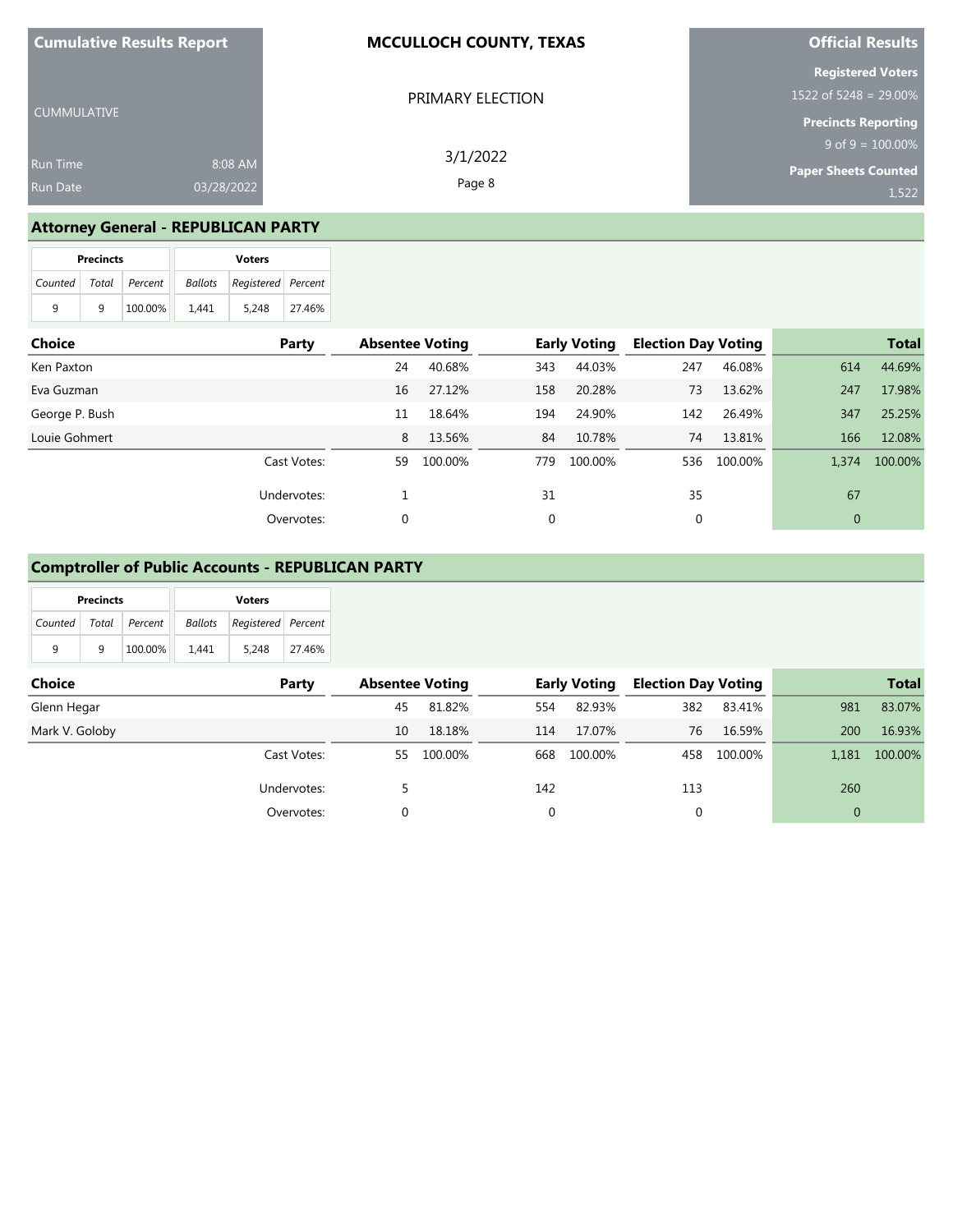**Cumulative Results Report**

CUMMULATIVE

Run Time

#### **MCCULLOCH COUNTY, TEXAS**

PRIMARY ELECTION

3/1/2022 Page 9

### **Official Results**

**Registered Voters**

1522 of 5248 = 29.00%

**Precincts Reporting**  $9$  of  $9 = 100.00\%$ 

**Paper Sheets Counted**

1,522

### **Commissioner of the General Land Office - REPUBLICAN PARTY**

8:08 AM 03/28/2022

|                       | <b>Precincts</b> |         | <b>Voters</b> |                    |        |  |
|-----------------------|------------------|---------|---------------|--------------------|--------|--|
| Counted Total Percent |                  |         | Ballots       | Registered Percent |        |  |
| 9                     | q                | 100.00% | 1.441         | 5.248              | 27.46% |  |

| <b>Choice</b>          | Party       | <b>Absentee Voting</b> |         |     | <b>Early Voting</b> | <b>Election Day Voting</b> |         |       | <b>Total</b> |
|------------------------|-------------|------------------------|---------|-----|---------------------|----------------------------|---------|-------|--------------|
| Dawn Buckingham        |             | 23                     | 45.10%  | 280 | 43.21%              | 181                        | 41.51%  | 484   | 42.64%       |
| Victor Avila           |             | $\overline{2}$         | 3.92%   | 48  | 7.41%               | 25                         | 5.73%   | 75    | 6.61%        |
| Tim Westley            |             | 8                      | 15.69%  | 93  | 14.35%              | 56                         | 12.84%  | 157   | 13.83%       |
| Ben Armenta            |             | $\mathbf{0}$           | 0.00%   | 10  | 1.54%               | 8                          | 1.83%   | 18    | 1.59%        |
| <b>Weston Martinez</b> |             | 4                      | 7.84%   | 46  | 7.10%               | 22                         | 5.05%   | 72    | 6.34%        |
| Rufus Lopez            |             | $\mathbf{0}$           | 0.00%   | 30  | 4.63%               | 35                         | 8.03%   | 65    | 5.73%        |
| Jon Spiers             |             | 7                      | 13.73%  | 64  | 9.88%               | 43                         | 9.86%   | 114   | 10.04%       |
| Don W. Minton          |             | 7                      | 13.73%  | 77  | 11.88%              | 66                         | 15.14%  | 150   | 13.22%       |
|                        | Cast Votes: | 51                     | 100.00% | 648 | 100.00%             | 436                        | 100.00% | 1,135 | 100.00%      |
|                        | Undervotes: | 9                      |         | 161 |                     | 134                        |         | 304   |              |
|                        | Overvotes:  | 0                      |         |     |                     | 1                          |         | 2     |              |

### **Commissioner of Agriculture - REPUBLICAN PARTY**

| <b>Precincts</b> |       |         | <b>Voters</b> |                    |        |  |
|------------------|-------|---------|---------------|--------------------|--------|--|
| Counted          | Total | Percent | Ballots       | Registered Percent |        |  |
| 9                | q     | 100.00% | 1.441         | 5.248              | 27.46% |  |

| <b>Choice</b>    | Party       | <b>Absentee Voting</b> |         |     | <b>Early Voting</b> | <b>Election Day Voting</b> |         |                | <b>Total</b> |
|------------------|-------------|------------------------|---------|-----|---------------------|----------------------------|---------|----------------|--------------|
| James White      |             | 8                      | 13.79%  | 176 | 23.98%              | 114                        | 22.66%  | 298            | 23.01%       |
| Carey A. Counsil |             |                        | 12.07%  | 42  | 5.72%               | 29                         | 5.77%   | 78             | 6.02%        |
| Sid Miller       |             | 43                     | 74.14%  | 516 | 70.30%              | 360                        | 71.57%  | 919            | 70.97%       |
|                  | Cast Votes: | 58                     | 100.00% | 734 | 100.00%             | 503                        | 100.00% | 1.295          | 100.00%      |
|                  | Undervotes: |                        |         | 76  |                     | 68                         |         | 146            |              |
|                  | Overvotes:  | 0                      |         | 0   |                     | $\mathbf{0}$               |         | $\overline{0}$ |              |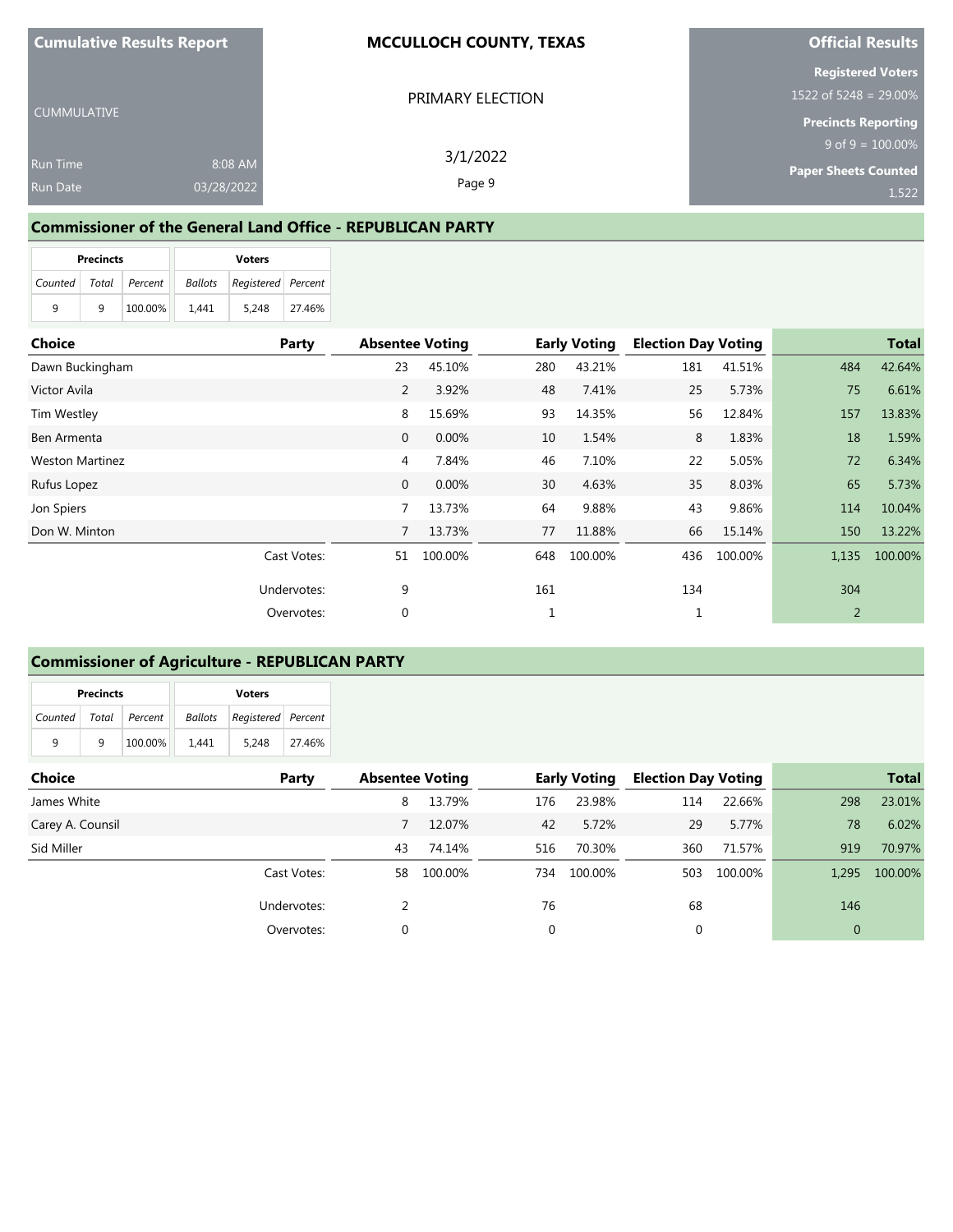| <b>Cumulative Results Report</b> |            | <b>MCCULLOCH COUNTY, TEXAS</b> | <b>Official Results</b>                              |  |  |
|----------------------------------|------------|--------------------------------|------------------------------------------------------|--|--|
|                                  |            | PRIMARY ELECTION               | <b>Registered Voters</b><br>1522 of 5248 = 29.00%    |  |  |
| <b>CUMMULATIVE</b>               |            |                                | <b>Precincts Reporting</b>                           |  |  |
| <b>Run Time</b>                  | 8:08 AM    | 3/1/2022                       | $9$ of $9 = 100.00\%$<br><b>Paper Sheets Counted</b> |  |  |
| Run Date                         | 03/28/2022 | Page 10                        | 1.522                                                |  |  |

### **Railroad Commissioner - REPUBLICAN PARTY**

|                       | <b>Precincts</b> |         | <b>Voters</b> |                                   |        |  |
|-----------------------|------------------|---------|---------------|-----------------------------------|--------|--|
| Counted Total Percent |                  |         |               | <b>Ballots</b> Registered Percent |        |  |
| 9                     | q                | 100.00% | 1.441         | 5.248                             | 27.46% |  |

| <b>Choice</b>          | Party       | <b>Absentee Voting</b> |         |     | <b>Early Voting</b> | <b>Election Day Voting</b> |         |                | <b>Total</b> |
|------------------------|-------------|------------------------|---------|-----|---------------------|----------------------------|---------|----------------|--------------|
| Wayne Christian        |             | 26                     | 47.27%  | 265 | 41.67%              | 166                        | 38.34%  | 457            | 40.66%       |
| Sarah Stogner          |             | 11                     | 20.00%  | 110 | 17.30%              | 70                         | 16.17%  | 191            | 16.99%       |
| Marvin "Sarge" Summers |             | 3                      | 5.45%   | 65  | 10.22%              | 41                         | 9.47%   | 109            | 9.70%        |
| Dawayne Tipton         |             |                        | 1.82%   | 56  | 8.81%               | 53                         | 12.24%  | 110            | 9.79%        |
| Tom Slocum Jr          |             | 14                     | 25.45%  | 140 | 22.01%              | 103                        | 23.79%  | 257            | 22.86%       |
|                        | Cast Votes: | 55                     | 100.00% | 636 | 100.00%             | 433                        | 100.00% | 1,124          | 100.00%      |
|                        | Undervotes: | 5                      |         | 174 |                     | 138                        |         | 317            |              |
|                        | Overvotes:  | 0                      |         | 0   |                     | $\mathbf{0}$               |         | $\overline{0}$ |              |

### **Justice, Supreme Court, Place 3 - REPUBLICAN PARTY**

| <b>Precincts</b> |   |                 | <b>Voters</b> |                                   |        |  |  |
|------------------|---|-----------------|---------------|-----------------------------------|--------|--|--|
| Counted          |   | Total   Percent |               | <b>Ballots</b> Registered Percent |        |  |  |
| q                | q | 100.00%         | 1.441         | 5.248                             | 27.46% |  |  |

| <b>Choice</b>  | Party       | <b>Absentee Voting</b> |            |     | <b>Early Voting</b> | <b>Election Day Voting</b> |             |       | <b>Total</b> |
|----------------|-------------|------------------------|------------|-----|---------------------|----------------------------|-------------|-------|--------------|
| Debra Lehrmann |             | 48                     | 100.00%    | 632 | 100.00%             |                            | 432 100.00% | 1,112 | 100.00%      |
|                | Cast Votes: |                        | 48 100.00% | 632 | 100.00%             |                            | 432 100.00% | 1.112 | 100.00%      |
|                | Undervotes: |                        |            | 178 |                     | 139                        |             | 329   |              |
|                | Overvotes:  |                        |            |     |                     |                            |             |       |              |

## **Justice, Supreme Court, Place 5 - REPUBLICAN PARTY**

| <b>Precincts</b>      |   |         | <b>Voters</b> |                                       |        |  |
|-----------------------|---|---------|---------------|---------------------------------------|--------|--|
| Counted Total Percent |   |         |               | <b>Ballots</b>   Registered   Percent |        |  |
| q                     | q | 100.00% | 1.441         | 5.248                                 | 27.46% |  |

| <b>Choice</b> | Party       |    | <b>Absentee Voting</b> |     | <b>Early Voting</b> | Election Day Voting |             |       | <b>Total</b>  |
|---------------|-------------|----|------------------------|-----|---------------------|---------------------|-------------|-------|---------------|
| Rebeca Huddle |             | 47 | 100.00%                | 621 | 100.00%             |                     | 432 100.00% | 1,100 | 100.00%       |
|               | Cast Votes: | 47 | 100.00%                | 621 | 100.00%             |                     | 432 100.00% |       | 1,100 100.00% |
|               | Undervotes: | 13 |                        | 189 |                     | 139                 |             | 341   |               |
|               | Overvotes:  |    |                        |     |                     |                     |             |       |               |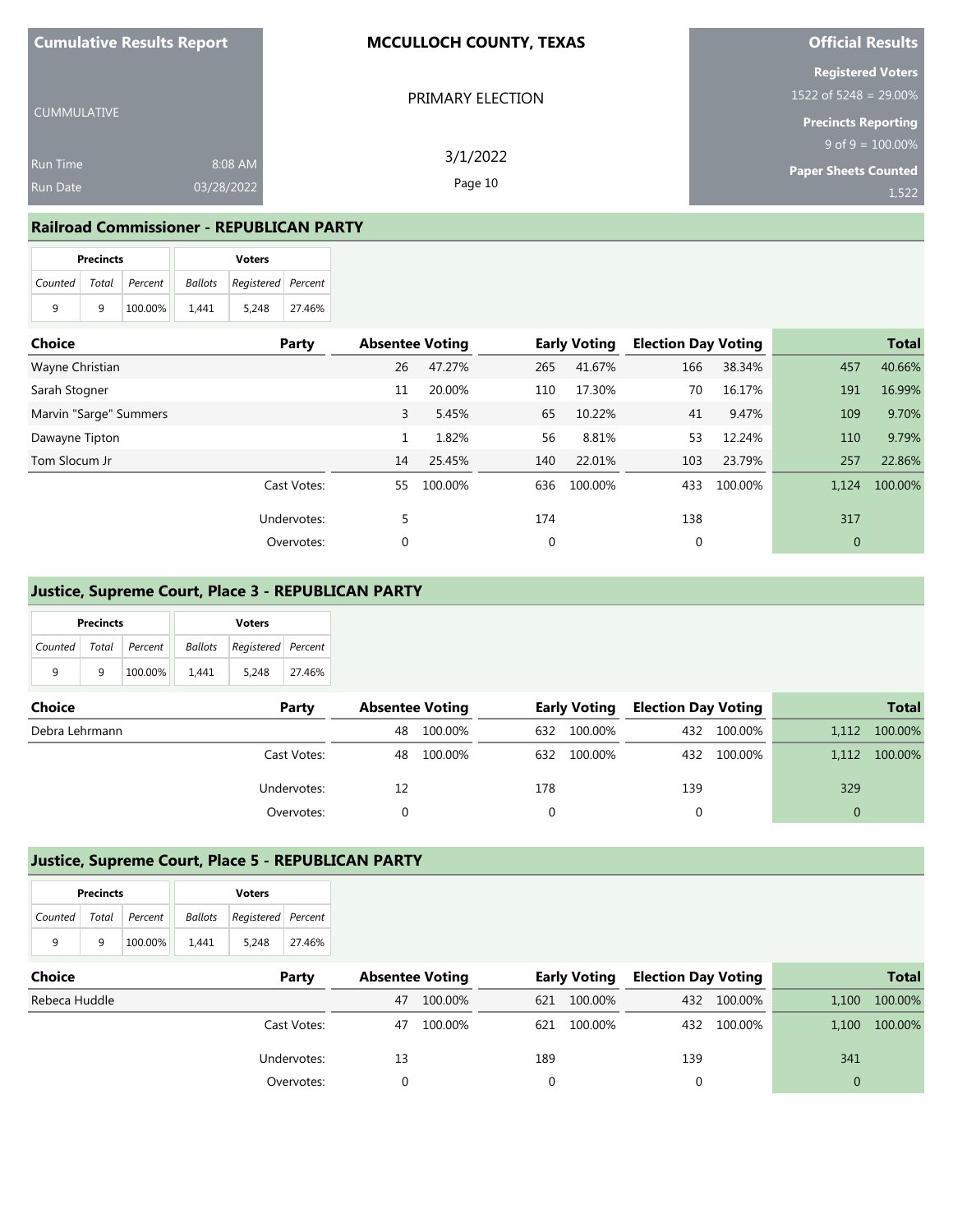| <b>Cumulative Results Report</b> |         | <b>MCCULLOCH COUNTY, TEXAS</b> | <b>Official Results</b>     |
|----------------------------------|---------|--------------------------------|-----------------------------|
|                                  |         |                                | <b>Registered Voters</b>    |
| CUMMULATIVE                      |         | PRIMARY ELECTION               | 1522 of 5248 = 29.00%       |
|                                  |         |                                | <b>Precincts Reporting</b>  |
|                                  |         | 3/1/2022                       | $9$ of $9 = 100.00\%$       |
| <b>Run Time</b>                  | 8:08 AM |                                | <b>Paper Sheets Counted</b> |
| 03/28/2022<br><b>Run Date</b>    |         | Page 11                        | 1.522                       |

### **Justice, Supreme Court, Place 9 - REPUBLICAN PARTY**

|                       | <b>Precincts</b> |         |         | <b>Voters</b>      |        |
|-----------------------|------------------|---------|---------|--------------------|--------|
| Counted Total Percent |                  |         | Ballots | Registered Percent |        |
| 9                     | q                | 100.00% | 1.441   | 5.248              | 27.46% |

| Choice           | Party       | <b>Absentee Voting</b> |         |     | <b>Early Voting</b> | <b>Election Day Voting</b> |             |          | <b>Total</b> |
|------------------|-------------|------------------------|---------|-----|---------------------|----------------------------|-------------|----------|--------------|
| Evan Young       |             | 43                     | 79.63%  | 422 | 67.74%              | 257                        | 61.05%      | 722      | 65.76%       |
| David J. Schenck |             | 11                     | 20.37%  | 201 | 32.26%              | 164                        | 38.95%      | 376      | 34.24%       |
|                  | Cast Votes: | 54                     | 100.00% | 623 | 100.00%             |                            | 421 100.00% | 1,098    | 100.00%      |
|                  | Undervotes: | 6                      |         | 187 |                     | 150                        |             | 343      |              |
|                  | Overvotes:  |                        |         |     |                     |                            |             | $\Omega$ |              |

### **Judge, Court of Criminal Appeals, Place 2 - REPUBLICAN PARTY**

|               | <b>Precincts</b> |         |                | <b>Voters</b>      |              |                        |         |     |                     |             |                            |              |
|---------------|------------------|---------|----------------|--------------------|--------------|------------------------|---------|-----|---------------------|-------------|----------------------------|--------------|
| Counted       | Total            | Percent | <b>Ballots</b> | Registered Percent |              |                        |         |     |                     |             |                            |              |
| 9             | 9                | 100.00% | 1,441          | 5,248              | 27.46%       |                        |         |     |                     |             |                            |              |
| <b>Choice</b> |                  |         |                |                    | <b>Party</b> | <b>Absentee Voting</b> |         |     | <b>Early Voting</b> |             | <b>Election Day Voting</b> |              |
| Mary Lou Keel |                  |         |                |                    |              | 48                     | 100.00% | 616 | 100.00%             | 432         | 100.00%                    | 1,096        |
|               |                  |         |                |                    | Cast Votes:  | 48                     | 100.00% | 616 | 100.00%             |             | 432 100.00%                | 1,096        |
|               |                  |         |                |                    | Undervotes:  | 12                     |         | 194 |                     | 139         |                            | 345          |
|               |                  |         |                |                    | Overvotes:   | 0                      |         | 0   |                     | $\mathbf 0$ |                            | $\mathbf{0}$ |

### **Judge, Court of Criminal Appeals, Place 5 - REPUBLICAN PARTY**

|                       | <b>Precincts</b> |         |         | <b>Voters</b>      |        |
|-----------------------|------------------|---------|---------|--------------------|--------|
| Counted Total Percent |                  |         | Ballots | Registered Percent |        |
| 9                     | q                | 100.00% | 1.441   | 5.248              | 27.46% |

| Choice       | Party       | <b>Absentee Voting</b> |         |     | <b>Early Voting</b> | <b>Election Day Voting</b> |         |       | <b>Total</b> |
|--------------|-------------|------------------------|---------|-----|---------------------|----------------------------|---------|-------|--------------|
| Scott Walker |             | 33                     | 62.26%  | 395 | 64.12%              | 259                        | 61.67%  | 687   | 63.09%       |
| Clint Morgan |             | 20                     | 37.74%  | 221 | 35.88%              | 161                        | 38.33%  | 402   | 36.91%       |
|              | Cast Votes: | 53                     | 100.00% | 616 | 100.00%             | 420                        | 100.00% | 1.089 | 100.00%      |
|              | Undervotes: |                        |         | 194 |                     | 151                        |         | 352   |              |
|              | Overvotes:  | 0                      |         |     |                     | $\Omega$                   |         | 0     |              |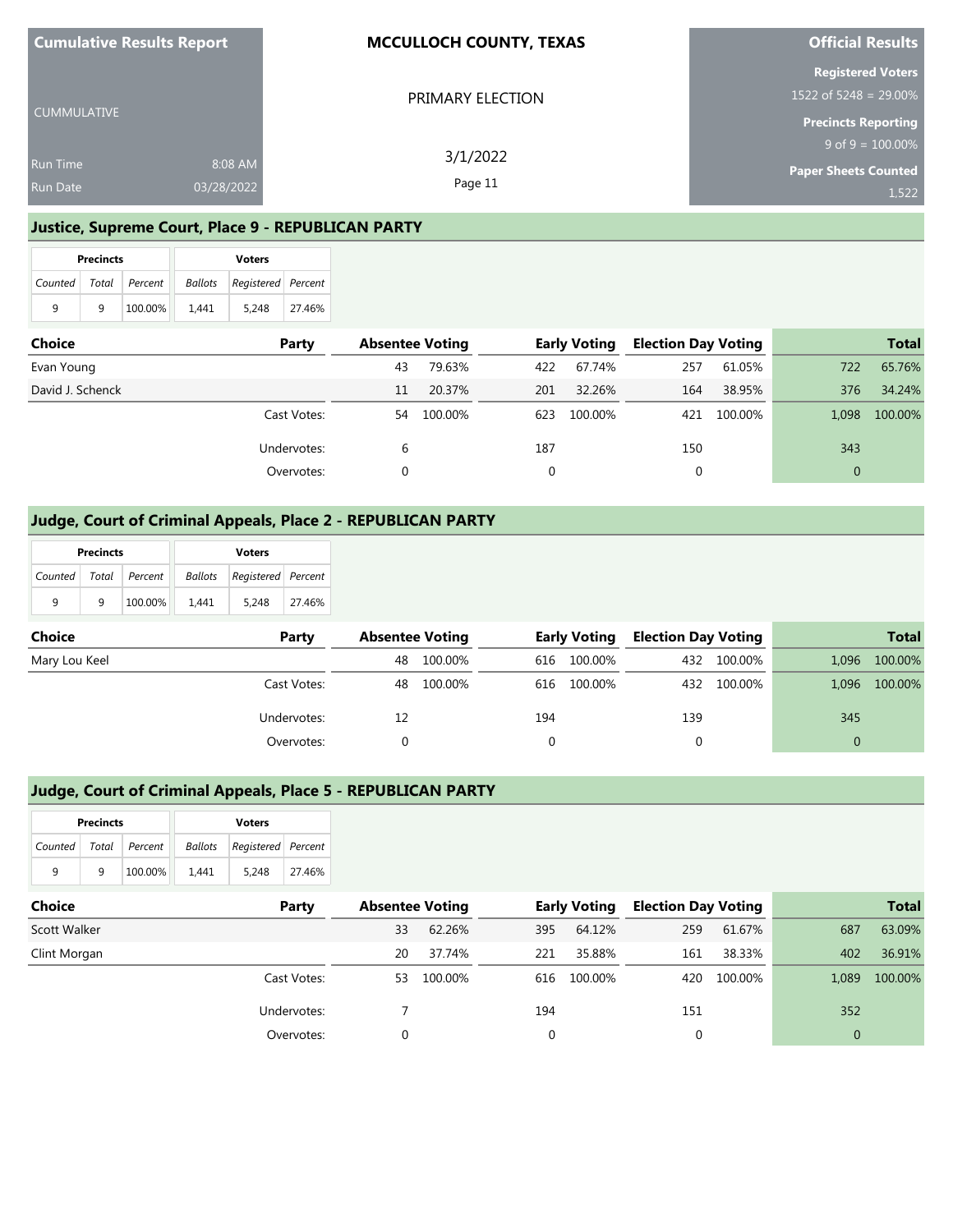| <b>Cumulative Results Report</b> |            | <b>MCCULLOCH COUNTY, TEXAS</b> | <b>Official Results</b>                                                         |  |  |
|----------------------------------|------------|--------------------------------|---------------------------------------------------------------------------------|--|--|
| <b>CUMMULATIVE</b>               |            | PRIMARY ELECTION               | <b>Registered Voters</b><br>1522 of 5248 = 29.00%<br><b>Precincts Reporting</b> |  |  |
|                                  |            | 3/1/2022                       | $9$ of $9 = 100.00\%$                                                           |  |  |
| <b>Run Time</b>                  | 8:08 AM    |                                | <b>Paper Sheets Counted</b>                                                     |  |  |
| <b>Run Date</b>                  | 03/28/2022 | Page 12                        | 1,522                                                                           |  |  |

# **Judge, Court of Criminal Appeals, Place 6 - REPUBLICAN PARTY**

|   | <b>Precincts</b> |                       |       | <b>Voters</b>                     |        |
|---|------------------|-----------------------|-------|-----------------------------------|--------|
|   |                  | Counted Total Percent |       | <b>Ballots</b> Registered Percent |        |
| 9 | q                | 100.00%               | 1.441 | 5.248                             | 27.46% |

| <b>Choice</b>         | Party       | <b>Absentee Voting</b> |         | <b>Early Voting</b> |         | <b>Election Day Voting</b> |             | <b>Total</b> |         |
|-----------------------|-------------|------------------------|---------|---------------------|---------|----------------------------|-------------|--------------|---------|
| Jesse F. McClure, III |             | 46                     | 100.00% | 594                 | 100.00% |                            | 421 100.00% | 1.061        | 100.00% |
|                       | Cast Votes: | 46                     | 100.00% | 594                 | 100.00% |                            | 421 100.00% | 1,061        | 100.00% |
|                       | Undervotes: | 14                     |         | 216                 |         | 150                        |             | 380          |         |
|                       | Overvotes:  |                        |         |                     |         |                            |             |              |         |

### **Member, State Board of Education, District No. 15 - REPUBLICAN PARTY**

|                       | <b>Precincts</b> |         |         | <b>Voters</b>      |        |
|-----------------------|------------------|---------|---------|--------------------|--------|
| Counted Total Percent |                  |         | Ballots | Registered Percent |        |
| q                     | a                | 100.00% | 1.441   | 5.248              | 27.46% |

| <b>Choice</b> | Party       | <b>Absentee Voting</b> |            |     | <b>Early Voting</b> | <b>Election Day Voting</b> |         |     | <b>Total</b>  |
|---------------|-------------|------------------------|------------|-----|---------------------|----------------------------|---------|-----|---------------|
| Aaron Kinsey  |             | 26                     | 48.15%     | 323 | 51.52%              | 203                        | 47.54%  | 552 | 49.82%        |
| Jay Johnson   |             | 28                     | 51.85%     | 304 | 48.48%              | 224                        | 52.46%  | 556 | 50.18%        |
|               | Cast Votes: |                        | 54 100.00% | 627 | 100.00%             | 427                        | 100.00% |     | 1,108 100.00% |
|               | Undervotes: | b                      |            | 183 |                     | 144                        |         | 333 |               |
|               | Overvotes:  |                        |            |     |                     | $\mathbf{0}$               |         | 0   |               |

### **State Senator, District No. 28 - REPUBLICAN PARTY**

|         | <b>Precincts</b> |               |         | <b>Voters</b>      |        |  |  |  |
|---------|------------------|---------------|---------|--------------------|--------|--|--|--|
| Counted |                  | Total Percent | Ballots | Registered Percent |        |  |  |  |
| 9       | q                | 100.00%       | 1.441   | 5.248              | 27.46% |  |  |  |

| Choice        | Party       | <b>Absentee Voting</b> |         | <b>Early Voting</b> |         | <b>Election Day Voting</b> |         | <b>Total</b> |         |
|---------------|-------------|------------------------|---------|---------------------|---------|----------------------------|---------|--------------|---------|
| Charles Perry |             | 47                     | 100.00% | 635                 | 100.00% | 447                        | 100.00% | 1,129        | 100.00% |
|               | Cast Votes: | 47                     | 100.00% | 635                 | 100.00% | 447                        | 100.00% | 1.129        | 100.00% |
|               | Undervotes: | 13                     |         | 175                 |         | 124                        |         | 312          |         |
|               | Overvotes:  |                        |         |                     |         |                            |         |              |         |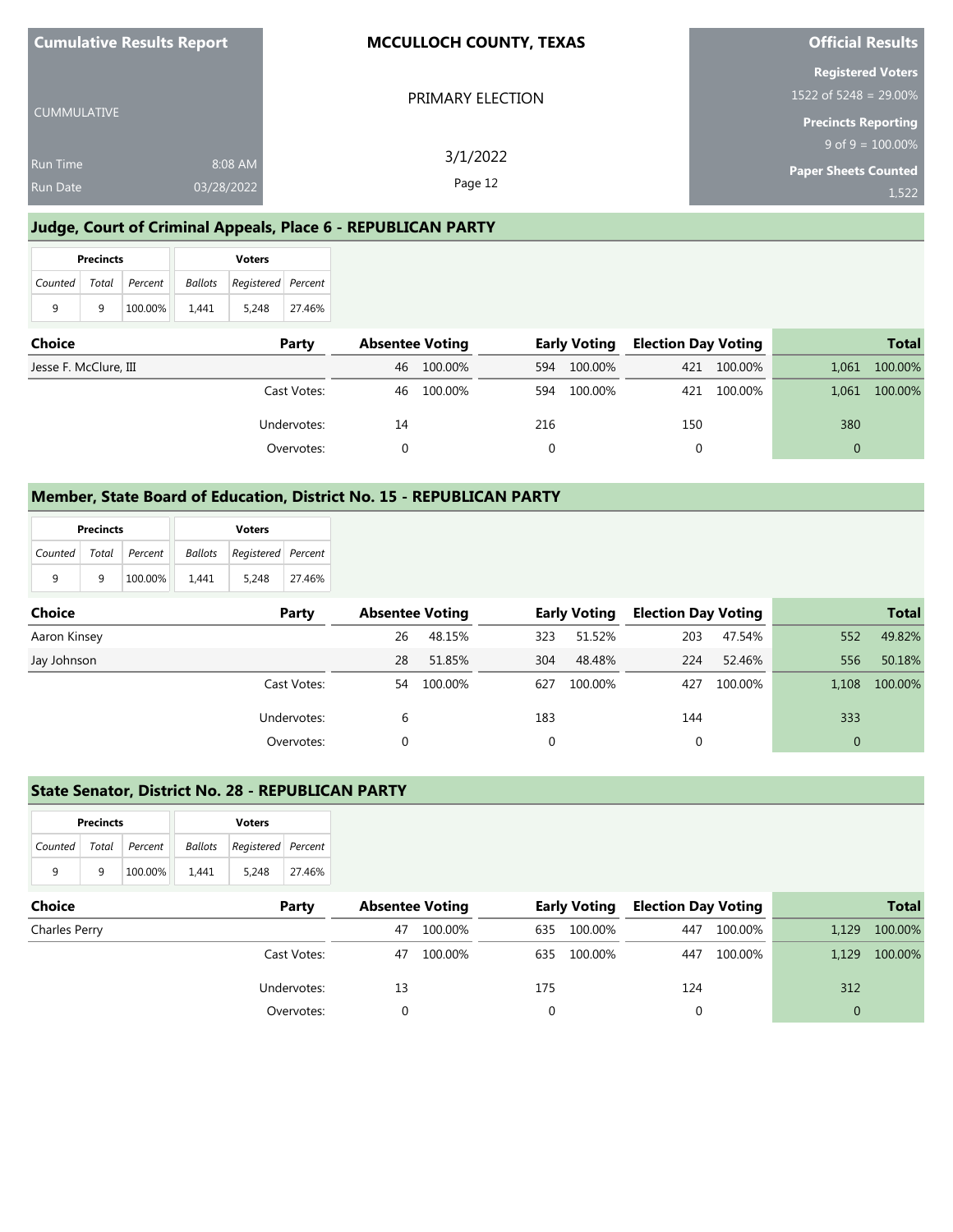| <b>Cumulative Results Report</b> |            | <b>MCCULLOCH COUNTY, TEXAS</b> | <b>Official Results</b>    |
|----------------------------------|------------|--------------------------------|----------------------------|
|                                  |            |                                | <b>Registered Voters</b>   |
|                                  |            | PRIMARY ELECTION               | 1522 of 5248 = 29.00%      |
| <b>CUMMULATIVE</b>               |            |                                | <b>Precincts Reporting</b> |
|                                  |            | 3/1/2022                       | $9$ of $9 = 100.00\%$      |
| <b>Run Time</b>                  | 8:08 AM    |                                | Paper Sheets Counted       |
| <b>Run Date</b>                  | 03/28/2022 | Page 13                        | 1.522                      |

### **State Representative, District No. 53 - REPUBLICAN PARTY**

|                       | <b>Precincts</b> |         | <b>Voters</b> |                    |        |  |  |
|-----------------------|------------------|---------|---------------|--------------------|--------|--|--|
| Counted Total Percent |                  |         | Ballots       | Registered Percent |        |  |  |
| 9                     | q                | 100.00% | 1.441         | 5.248              | 27.46% |  |  |

| Choice               | Party       | <b>Absentee Voting</b> |         | <b>Early Voting</b> |         | <b>Election Day Voting</b> |             | <b>Total</b> |         |
|----------------------|-------------|------------------------|---------|---------------------|---------|----------------------------|-------------|--------------|---------|
| Andrew S. Murr       |             | 28                     | 47.46%  | 265                 | 33.50%  | 169                        | 31.24%      | 462          | 33.21%  |
| Wesley "Wes" Virdell |             | 31                     | 52.54%  | 526                 | 66.50%  | 372                        | 68.76%      | 929          | 66.79%  |
|                      | Cast Votes: | 59                     | 100.00% | 791.                | 100.00% |                            | 541 100.00% | 1,391        | 100.00% |
|                      | Undervotes: |                        |         | 19                  |         | 29                         |             | 49           |         |
|                      | Overvotes:  |                        |         | 0                   |         |                            |             |              |         |

### **Justice, 3rd Court of Appeals District, Place No. 4 - REPUBLICAN PARTY**

|                       | <b>Precincts</b> |         | <b>Voters</b> |                                   |        |  |  |
|-----------------------|------------------|---------|---------------|-----------------------------------|--------|--|--|
| Counted Total Percent |                  |         |               | <b>Ballots</b> Registered Percent |        |  |  |
| q                     | q                | 100.00% | 1.441         | 5.248                             | 27.46% |  |  |

| <b>Choice</b>        | Party       | <b>Absentee Voting</b> |            | <b>Early Voting</b> |         | <b>Election Day Voting</b> |             |          | <b>Total</b>  |
|----------------------|-------------|------------------------|------------|---------------------|---------|----------------------------|-------------|----------|---------------|
| Lesli R. Fitzpatrick |             | 45                     | 100.00%    | 604                 | 100.00% |                            | 419 100.00% | 1.068    | 100.00%       |
|                      | Cast Votes: |                        | 45 100.00% | 604                 | 100.00% |                            | 419 100.00% |          | 1,068 100.00% |
|                      | Undervotes: | 15                     |            | 206                 |         | 152                        |             | 373      |               |
|                      | Overvotes:  |                        |            |                     |         |                            |             | $\Omega$ |               |

### **District Judge, 452nd Judicial District - REPUBLICAN PARTY**

|         | <b>Precincts</b> |                 |         | <b>Voters</b>      |        |  |  |  |
|---------|------------------|-----------------|---------|--------------------|--------|--|--|--|
| Counted |                  | Total   Percent | Ballots | Registered Percent |        |  |  |  |
| q       | q                | 100.00%         | 1.441   | 5.248              | 27.46% |  |  |  |

| <b>Choice</b>           | Party       | <b>Absentee Voting</b> |            | Early Voting |         | <b>Election Day Voting</b> |             | <b>Total</b> |         |
|-------------------------|-------------|------------------------|------------|--------------|---------|----------------------------|-------------|--------------|---------|
| Robert R. "Rob" Hofmann |             | 48                     | 100.00%    | 687          | 100.00% |                            | 459 100.00% | 1.194        | 100.00% |
|                         | Cast Votes: |                        | 48 100.00% | 687          | 100.00% |                            | 459 100.00% | 1.194        | 100.00% |
|                         | Undervotes: |                        |            | 123          |         | 112                        |             | 247          |         |
|                         | Overvotes:  |                        |            |              |         |                            |             |              |         |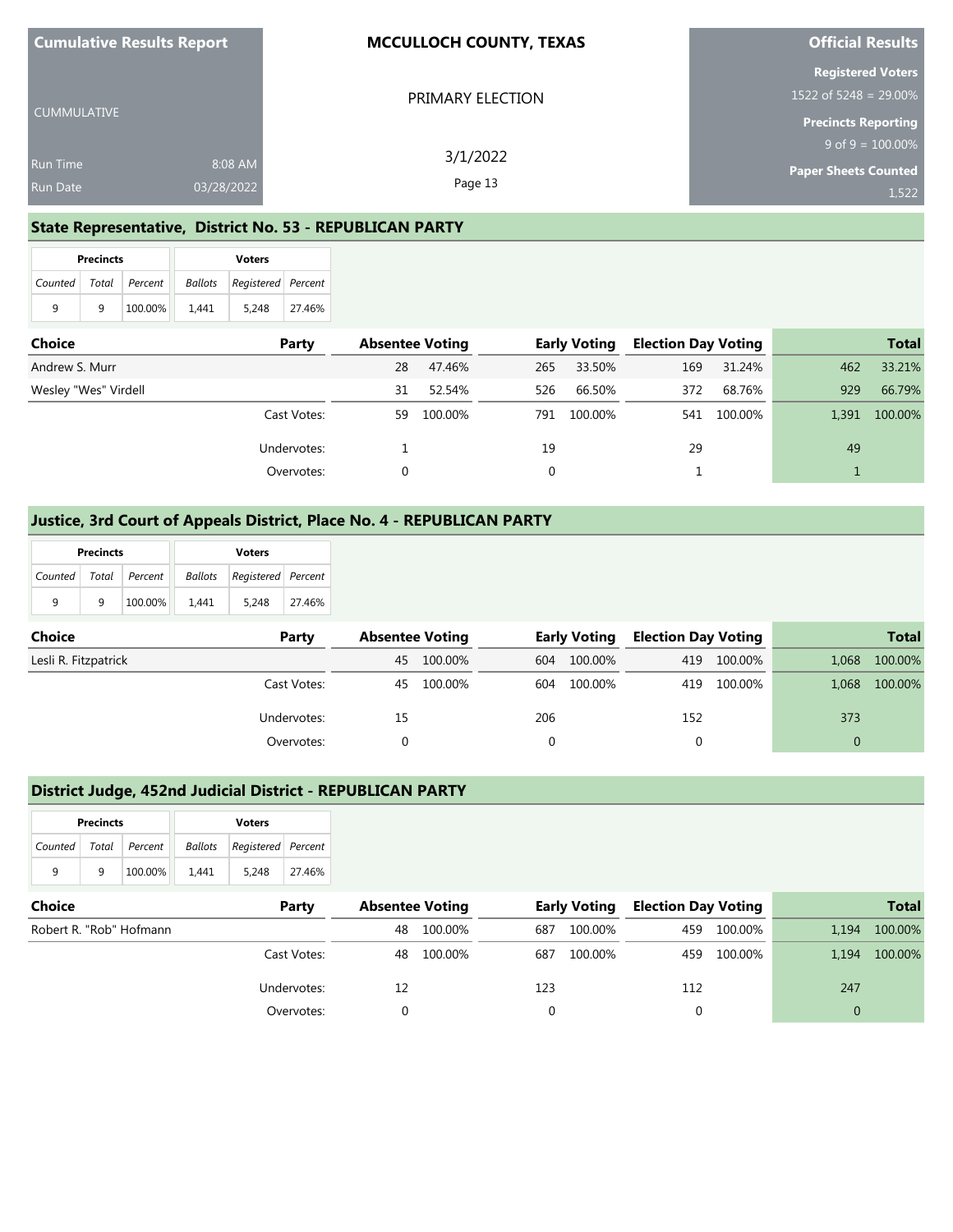| <b>Cumulative Results Report</b> |            | <b>MCCULLOCH COUNTY, TEXAS</b> | <b>Official Results</b>                           |
|----------------------------------|------------|--------------------------------|---------------------------------------------------|
|                                  |            | PRIMARY ELECTION               | <b>Registered Voters</b><br>1522 of 5248 = 29.00% |
| l CUMMULATIVE                    |            |                                | <b>Precincts Reporting</b>                        |
|                                  |            | 3/1/2022                       | $9$ of $9 = 100.00\%$                             |
| <b>Run Time</b>                  | 8:08 AM    |                                | <b>Paper Sheets Counted</b>                       |
| <b>Run Date</b>                  | 03/28/2022 | Page 14                        | 1,522                                             |

## **District Attorney, 452nd Judicial District - REPUBLICAN PARTY**

|                       | <b>Precincts</b> |         | <b>Voters</b> |                                   |        |  |  |
|-----------------------|------------------|---------|---------------|-----------------------------------|--------|--|--|
| Counted Total Percent |                  |         |               | <b>Ballots</b> Registered Percent |        |  |  |
| 9                     | q                | 100.00% | 1.441         | 5.248                             | 27.46% |  |  |

| <b>Choice</b>           | Party       | <b>Absentee Voting</b> |         | <b>Early Voting</b> |         | <b>Election Day Voting</b> |             | <b>Total</b> |         |
|-------------------------|-------------|------------------------|---------|---------------------|---------|----------------------------|-------------|--------------|---------|
| Tonya Spaeth Ahlschwede |             | 46                     | 100.00% | 663                 | 100.00% | 460                        | 100.00%     | 1,169        | 100.00% |
|                         | Cast Votes: | 46                     | 100.00% | 663                 | 100.00% |                            | 460 100.00% | 1,169        | 100.00% |
|                         | Undervotes: | 14                     |         | 147                 |         | 111                        |             | 272          |         |
|                         | Overvotes:  |                        |         |                     |         |                            |             |              |         |

### **County Judge - REPUBLICAN PARTY**

|         | <b>Precincts</b> |               | <b>Voters</b>  |                      |        |  |  |
|---------|------------------|---------------|----------------|----------------------|--------|--|--|
| Counted |                  | Total Percent | <b>Ballots</b> | Registered   Percent |        |  |  |
| 9       | q                | 100.00%       | 1.441          | 5.248                | 27.46% |  |  |

| Choice      | Party       | <b>Absentee Voting</b> |         | <b>Early Voting</b> |         | <b>Election Day Voting</b> |             | <b>Total</b> |         |
|-------------|-------------|------------------------|---------|---------------------|---------|----------------------------|-------------|--------------|---------|
| Frank Trull |             | 49                     | 100.00% | 718                 | 100.00% |                            | 490 100.00% | 1,257        | 100.00% |
|             | Cast Votes: | 49                     | 100.00% | 718                 | 100.00% |                            | 490 100.00% | 1,257        | 100.00% |
|             | Undervotes: | 11                     |         | 92                  |         | 81                         |             | 184          |         |
|             | Overvotes:  |                        |         |                     |         |                            |             | $\Omega$     |         |

## **County Attorney - Unexpired Term - REPUBLICAN PARTY**

|   | <b>Precincts</b> |                       |         | <b>Voters</b>      |        |  |  |  |
|---|------------------|-----------------------|---------|--------------------|--------|--|--|--|
|   |                  | Counted Total Percent | Ballots | Registered Percent |        |  |  |  |
| q | q                | 100.00%               | 1.441   | 5.248              | 27.46% |  |  |  |

| <b>Choice</b>  | Party       | <b>Absentee Voting</b> |         |     | <b>Early Voting</b> | <b>Election Day Voting</b> |         |                | <b>Total</b> |
|----------------|-------------|------------------------|---------|-----|---------------------|----------------------------|---------|----------------|--------------|
| Greg Torres    |             | 36                     | 62.07%  | 535 | 67.98%              | 347                        | 64.14%  | 918            | 66.23%       |
| Bruce L. James |             | 22                     | 37.93%  | 252 | 32.02%              | 194                        | 35.86%  | 468            | 33.77%       |
|                | Cast Votes: | 58.                    | 100.00% | 787 | 100.00%             | 541                        | 100.00% | 1,386          | 100.00%      |
|                | Undervotes: |                        |         | 23  |                     | 30                         |         | 55             |              |
|                | Overvotes:  | $\Omega$               |         |     |                     |                            |         | $\overline{0}$ |              |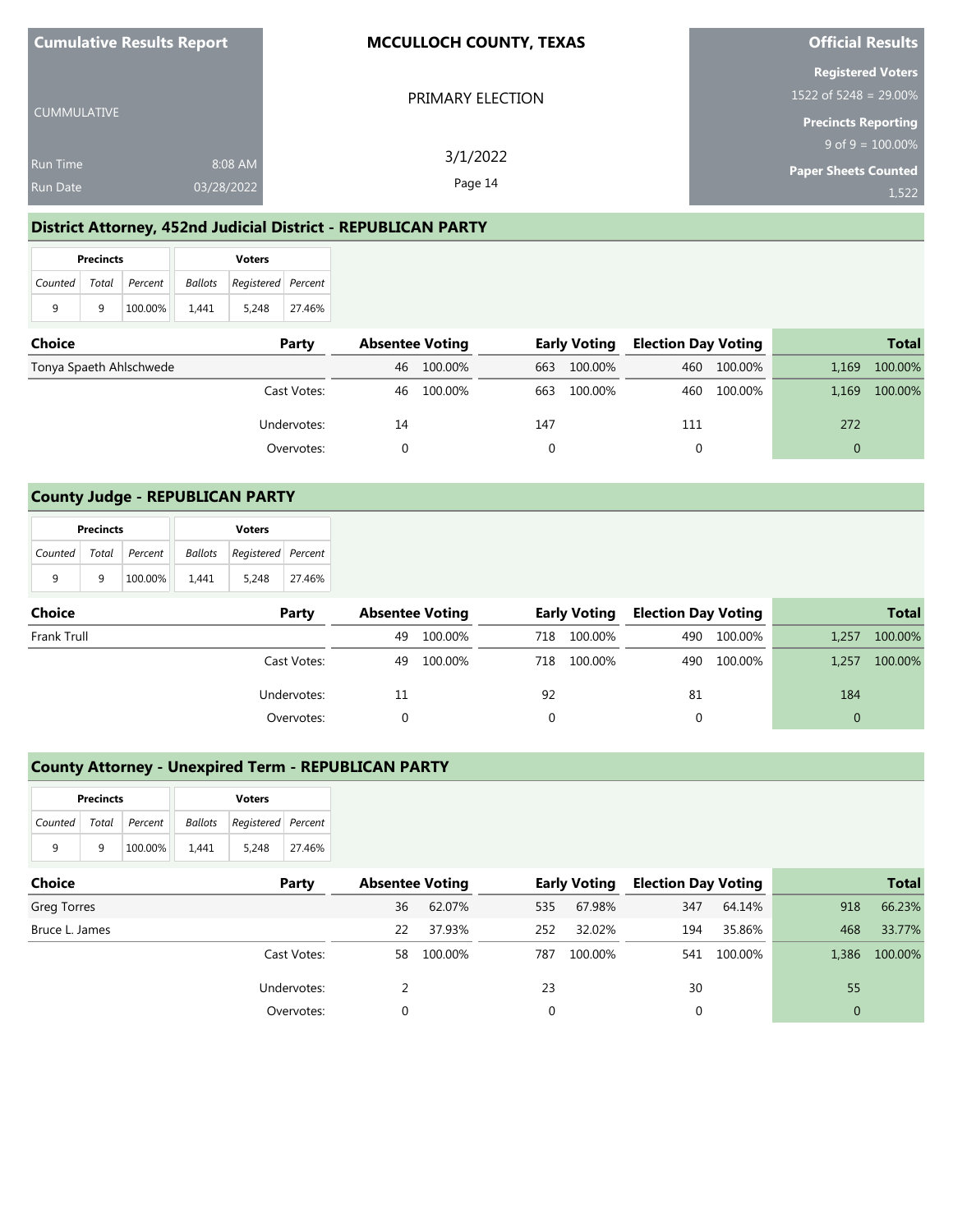| <b>Cumulative Results Report</b> |            | <b>MCCULLOCH COUNTY, TEXAS</b> | <b>Official Results</b>                             |  |  |
|----------------------------------|------------|--------------------------------|-----------------------------------------------------|--|--|
| <b>CUMMULATIVE</b>               |            | PRIMARY ELECTION               | <b>Registered Voters</b><br>$1522$ of 5248 = 29.00% |  |  |
|                                  |            |                                | <b>Precincts Reporting</b>                          |  |  |
|                                  |            | 3/1/2022                       | $9$ of $9 = 100.00\%$                               |  |  |
| <b>Run Time</b>                  | 8:08 AM    |                                | <b>Paper Sheets Counted</b>                         |  |  |
| <b>Run Date</b>                  | 03/28/2022 | Page 15                        | 1,522                                               |  |  |

### **District Clerk - REPUBLICAN PARTY**

|                           | <b>Precincts</b> |         | <b>Voters</b> |                                   |        |  |  |
|---------------------------|------------------|---------|---------------|-----------------------------------|--------|--|--|
| Counted   Total   Percent |                  |         |               | <b>Ballots</b> Registered Percent |        |  |  |
| 9                         | q                | 100.00% | 1.441         | 5.248                             | 27.46% |  |  |

| Choice          | Party       |    | <b>Absentee Voting</b> |     | <b>Early Voting</b> | <b>Election Day Voting</b> |         |       | <b>Total</b> |
|-----------------|-------------|----|------------------------|-----|---------------------|----------------------------|---------|-------|--------------|
| Michelle Pitcox |             | 49 | 100.00%                | 718 | 100.00%             | 497                        | 100.00% | 1,264 | 100.00%      |
|                 | Cast Votes: | 49 | 100.00%                | 718 | 100.00%             | 497                        | 100.00% | 1,264 | 100.00%      |
|                 | Undervotes: | 11 |                        | 92  |                     | 74                         |         | 177   |              |
|                 | Overvotes:  |    |                        |     |                     |                            |         |       |              |

## **County Clerk - REPUBLICAN PARTY**

| <b>Precincts</b> |   |               | <b>Voters</b> |                    |        |  |  |
|------------------|---|---------------|---------------|--------------------|--------|--|--|
| Counted          |   | Total Percent | Ballots       | Registered Percent |        |  |  |
| 9                | q | 100.00%       | 1.441         | 5.248              | 27.46% |  |  |

| Choice          | Party       | <b>Absentee Voting</b> |         |     | <b>Early Voting</b> | <b>Election Day Voting</b> |             |          | <b>Total</b> |
|-----------------|-------------|------------------------|---------|-----|---------------------|----------------------------|-------------|----------|--------------|
| Christine Jones |             | 49                     | 100.00% | 717 | 100.00%             |                            | 474 100.00% | 1.240    | 100.00%      |
|                 | Cast Votes: | 49                     | 100.00% | 717 | 100.00%             |                            | 474 100.00% | 1.240    | 100.00%      |
|                 | Undervotes: | 11                     |         | 93  |                     | 97                         |             | 201      |              |
|                 | Overvotes:  |                        |         |     |                     |                            |             | $\Omega$ |              |

## **County Treasurer - REPUBLICAN PARTY**

|                       | <b>Precincts</b> |         | <b>Voters</b> |                                   |        |  |  |
|-----------------------|------------------|---------|---------------|-----------------------------------|--------|--|--|
| Counted Total Percent |                  |         |               | <b>Ballots</b> Registered Percent |        |  |  |
| q                     | q                | 100.00% | 1.441         | 5.248                             | 27.46% |  |  |

| Choice          | Party       | <b>Absentee Voting</b> |         |     | <b>Early Voting</b> | <b>Election Day Voting</b> |             |       | <b>Total</b> |
|-----------------|-------------|------------------------|---------|-----|---------------------|----------------------------|-------------|-------|--------------|
| Mikkie Williams |             | 47                     | 100.00% | 705 | 100.00%             | 473                        | 100.00%     | 1.225 | 100.00%      |
|                 | Cast Votes: | 47                     | 100.00% | 705 | 100.00%             |                            | 473 100.00% | 1.225 | 100.00%      |
|                 | Undervotes: | 13                     |         | 105 |                     | 98                         |             | 216   |              |
|                 | Overvotes:  |                        |         |     |                     |                            |             | 0     |              |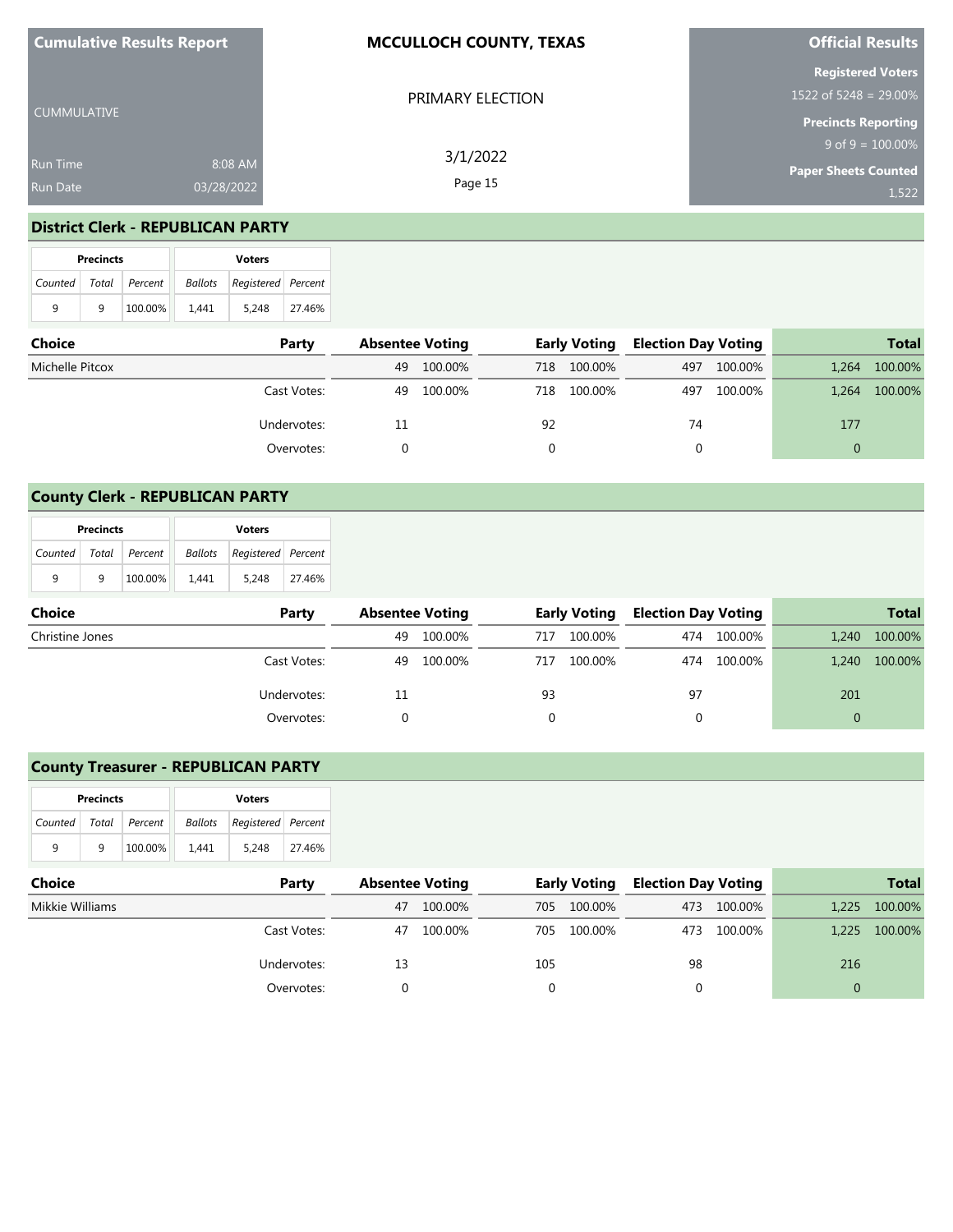| <b>Cumulative Results Report</b> |            | <b>MCCULLOCH COUNTY, TEXAS</b> | <b>Official Results</b>     |
|----------------------------------|------------|--------------------------------|-----------------------------|
|                                  |            |                                | <b>Registered Voters</b>    |
|                                  |            | PRIMARY ELECTION               | 1522 of 5248 = 29.00%       |
| <b>CUMMULATIVE</b>               |            |                                | <b>Precincts Reporting</b>  |
|                                  |            | 3/1/2022                       | $9$ of $9 = 100.00\%$       |
| <b>Run Time</b>                  | 8:08 AM    |                                | <b>Paper Sheets Counted</b> |
| <b>Run Date</b>                  | 03/28/2022 | Page 16                        | 1,522                       |

### **County Commissioner, Precinct No. 2 - REPUBLICAN PARTY**

|                       | <b>Precincts</b> |         | <b>Voters</b> |                    |        |  |
|-----------------------|------------------|---------|---------------|--------------------|--------|--|
| Counted Total Percent |                  |         | Ballots       | Registered Percent |        |  |
| 2                     |                  | 100.00% | 219           | 1.086              | 20.17% |  |

| <b>Choice</b> | Party       | <b>Absentee Voting</b> |         |    | <b>Early Voting</b> | <b>Election Day Voting</b> |            |     | <b>Total</b> |
|---------------|-------------|------------------------|---------|----|---------------------|----------------------------|------------|-----|--------------|
| Randy Deans   |             |                        | 100.00% | 87 | 100.00%             | 94                         | 100.00%    | 184 | 100.00%      |
|               | Cast Votes: | 3.                     | 100.00% | 87 | 100.00%             |                            | 94 100.00% | 184 | 100.00%      |
|               | Undervotes: |                        |         | 19 |                     | 13                         |            | 35  |              |
|               | Overvotes:  |                        |         |    |                     |                            |            |     |              |

### **County Commissioner, Precinct No. 4 - REPUBLICAN PARTY**

| <b>Precincts</b>      |   |         | <b>Voters</b> |                    |        |  |
|-----------------------|---|---------|---------------|--------------------|--------|--|
| Counted Total Percent |   |         | Ballots       | Registered Percent |        |  |
| 3                     | 3 | 100.00% | 408           | 1.247              | 32.72% |  |

| Choice         | Party       | <b>Absentee Voting</b> |         |     | <b>Early Voting</b> | <b>Election Day Voting</b> |         |              | <b>Total</b> |
|----------------|-------------|------------------------|---------|-----|---------------------|----------------------------|---------|--------------|--------------|
| Michael Jordan |             |                        | 5.56%   | 26  | 15.85%              | 21                         | 9.63%   | 48           | 12.00%       |
| Don Bratton    |             | 6                      | 33.33%  | 58  | 35.37%              | 58                         | 26.61%  | 122          | 30.50%       |
| Rick Kemp      |             | 9                      | 50.00%  | 60  | 36.59%              | 111                        | 50.92%  | 180          | 45.00%       |
| Tom Hail       |             | 2                      | 11.11%  | 20  | 12.20%              | 28                         | 12.84%  | 50           | 12.50%       |
|                | Cast Votes: | 18                     | 100.00% | 164 | 100.00%             | 218                        | 100.00% | 400          | 100.00%      |
|                | Undervotes: |                        |         |     |                     | 5                          |         | 8            |              |
|                | Overvotes:  | 0                      |         | 0   |                     | 0                          |         | $\mathbf{0}$ |              |

#### **Justice of the Peace - REPUBLICAN PARTY**

| <b>Precincts</b>      |   |         | <b>Voters</b> |                    |        |  |
|-----------------------|---|---------|---------------|--------------------|--------|--|
| Counted Total Percent |   |         | Ballots       | Registered Percent |        |  |
| q                     | q | 100.00% | 1.441         | 5.248              | 27.46% |  |

| <b>Choice</b>            | Party       | <b>Absentee Voting</b> |         |     | <b>Early Voting</b> | <b>Election Day Voting</b> |             |       | <b>Total</b> |
|--------------------------|-------------|------------------------|---------|-----|---------------------|----------------------------|-------------|-------|--------------|
| Margaret "Maggie" Sawyer |             | 47                     | 100.00% | 702 | 100.00%             |                            | 490 100.00% | 1.239 | 100.00%      |
|                          | Cast Votes: | 47                     | 100.00% | 702 | 100.00%             |                            | 490 100.00% | 1.239 | 100.00%      |
|                          | Undervotes: | 13                     |         | 108 |                     | 81                         |             | 202   |              |
|                          | Overvotes:  |                        |         |     |                     |                            |             |       |              |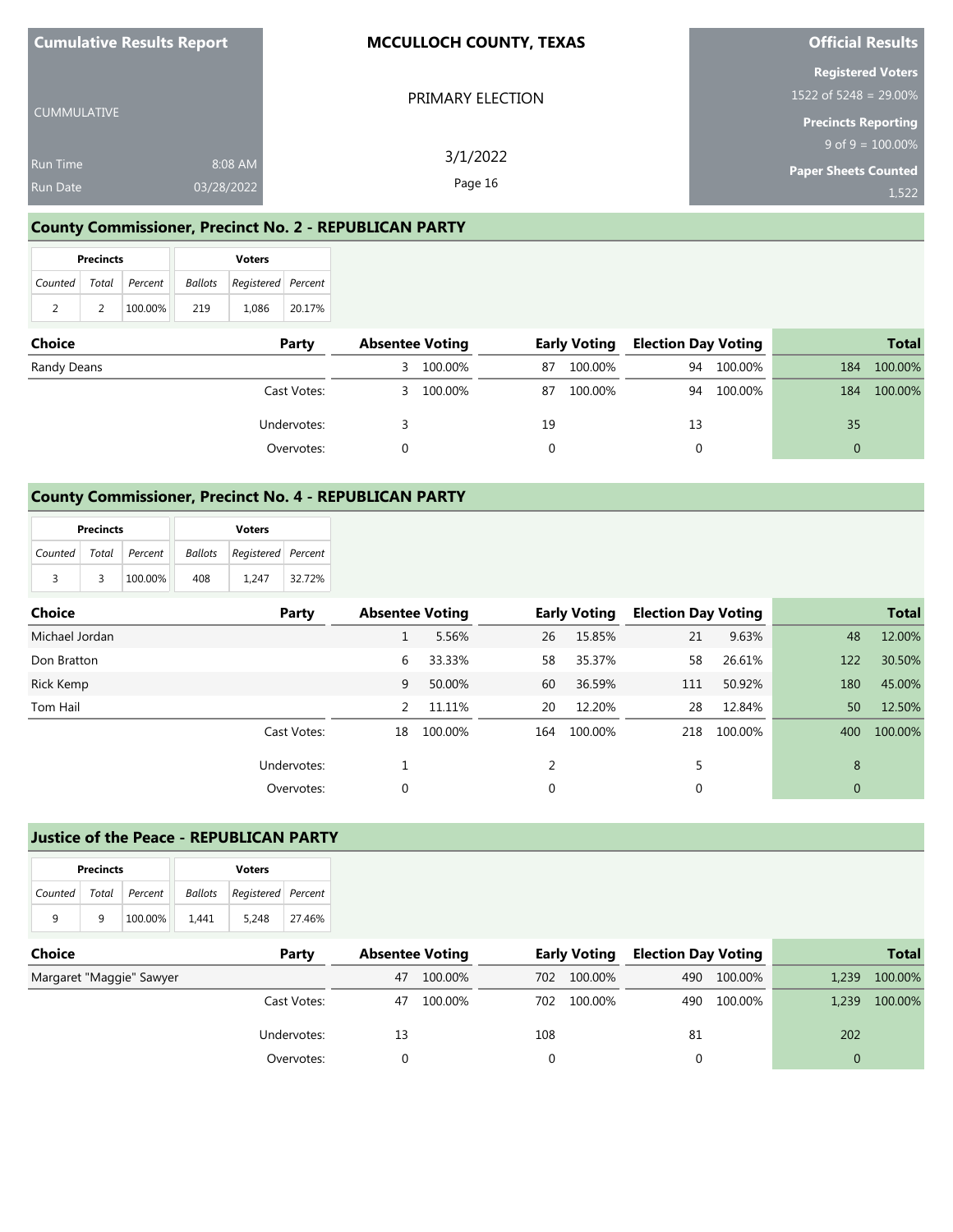| <b>Cumulative Results Report</b> |            | <b>MCCULLOCH COUNTY, TEXAS</b> | <b>Official Results</b>     |
|----------------------------------|------------|--------------------------------|-----------------------------|
|                                  |            |                                | <b>Registered Voters</b>    |
| l CUMMULATIVE                    |            | PRIMARY ELECTION               | 1522 of 5248 = 29.00%       |
|                                  |            |                                | <b>Precincts Reporting</b>  |
|                                  |            | 3/1/2022                       | $9$ of $9 = 100.00\%$       |
| <b>Run Time</b>                  | 8:08 AM    |                                | <b>Paper Sheets Counted</b> |
| <b>Run Date</b>                  | 03/28/2022 | Page 17                        | 1,522                       |

# **County Chairman - REPUBLICAN PARTY**

| <b>Precincts</b>      |   |         | <b>Voters</b> |                    |        |  |
|-----------------------|---|---------|---------------|--------------------|--------|--|
| Counted Total Percent |   |         | Ballots       | Registered Percent |        |  |
| 9                     | q | 100.00% | 1.441         | 5.248              | 27.46% |  |

| <b>Choice</b> | Party       | <b>Absentee Voting</b> |            |      | <b>Early Voting</b> | <b>Election Day Voting</b> |             |       | <b>Total</b> |
|---------------|-------------|------------------------|------------|------|---------------------|----------------------------|-------------|-------|--------------|
| Dixie Pitcox  |             | 49                     | 100.00%    | 700  | 100.00%             |                            | 489 100.00% | 1,238 | 100.00%      |
|               | Cast Votes: |                        | 49 100.00% | 700. | 100.00%             |                            | 489 100.00% | 1,238 | 100.00%      |
|               | Undervotes: | 11                     |            | 110  |                     | 82                         |             | 203   |              |
|               | Overvotes:  |                        |            |      |                     |                            |             | 0     |              |

### **Proposition 1 - REPUBLICAN PARTY**

| <b>Precincts</b>          |   |         | <b>Voters</b> |                    |        |  |
|---------------------------|---|---------|---------------|--------------------|--------|--|
| Counted   Total   Percent |   |         | Ballots       | Registered Percent |        |  |
| q                         | q | 100.00% | 1.441         | 5.248              | 27.46% |  |

| <b>Choice</b> | Party       | <b>Absentee Voting</b> |         |     | <b>Early Voting</b> | <b>Election Day Voting</b> |             |       | <b>Total</b> |
|---------------|-------------|------------------------|---------|-----|---------------------|----------------------------|-------------|-------|--------------|
| <b>YES</b>    |             | 51                     | 89.47%  | 731 | 92.65%              | 517                        | 94.34%      | 1,299 | 93.19%       |
| <b>NO</b>     |             | 6                      | 10.53%  | 58  | 7.35%               | 31                         | 5.66%       | 95    | 6.81%        |
|               | Cast Votes: | 57                     | 100.00% | 789 | 100.00%             |                            | 548 100.00% | 1,394 | 100.00%      |
|               | Undervotes: |                        |         | 21  |                     | 23                         |             | 47    |              |
|               | Overvotes:  |                        |         |     |                     | 0                          |             |       |              |

## **Proposition 2 - REPUBLICAN PARTY**

|                       | <b>Precincts</b> |         |         | <b>Voters</b>      |        |
|-----------------------|------------------|---------|---------|--------------------|--------|
| Counted Total Percent |                  |         | Ballots | Registered Percent |        |
| q                     | q                | 100.00% | 1.441   | 5.248              | 27.46% |

| <b>Choice</b> | Party       | <b>Absentee Voting</b> |         |     | <b>Early Voting</b> | <b>Election Day Voting</b> |         |       | <b>Total</b> |
|---------------|-------------|------------------------|---------|-----|---------------------|----------------------------|---------|-------|--------------|
| <b>YES</b>    |             | 46                     | 85.19%  | 625 | 82.13%              | 435                        | 81.31%  | 1,106 | 81.93%       |
| NO.           |             | 8                      | 14.81%  | 136 | 17.87%              | 100                        | 18.69%  | 244   | 18.07%       |
|               | Cast Votes: | 54                     | 100.00% | 761 | 100.00%             | 535                        | 100.00% | 1,350 | 100.00%      |
|               | Undervotes: | 6                      |         | 49  |                     | 35                         |         | 90    |              |
|               | Overvotes:  | $\Omega$               |         |     |                     |                            |         |       |              |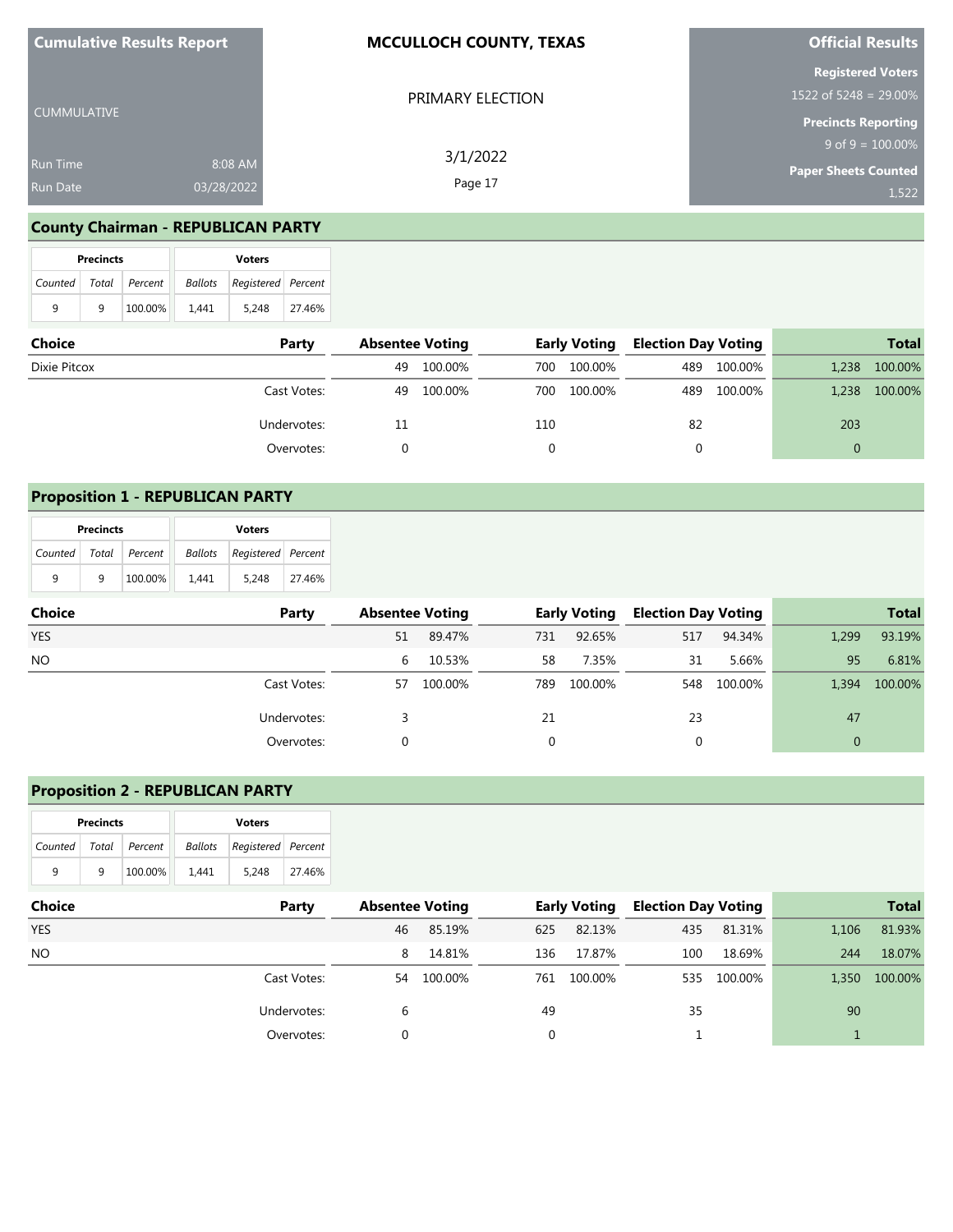| <b>Cumulative Results Report</b>   |                       | <b>MCCULLOCH COUNTY, TEXAS</b> | <b>Official Results</b>                              |
|------------------------------------|-----------------------|--------------------------------|------------------------------------------------------|
| CUMMULATIVE                        |                       | PRIMARY ELECTION               | <b>Registered Voters</b><br>1522 of 5248 = $29.00\%$ |
|                                    |                       | 3/1/2022                       | <b>Precincts Reporting</b><br>$9$ of $9 = 100.00\%$  |
| <b>Run Time</b><br><b>Run Date</b> | 8:08 AM<br>03/28/2022 | Page 18                        | <b>Paper Sheets Counted</b><br>1,522                 |

# **Proposition 3 - REPUBLICAN PARTY**

|   | <b>Precincts</b>      |         | <b>Voters</b> |                    |        |  |  |  |
|---|-----------------------|---------|---------------|--------------------|--------|--|--|--|
|   | Counted Total Percent |         | Ballots       | Registered Percent |        |  |  |  |
| 9 | q                     | 100.00% | 1.441         | 5.248              | 27.46% |  |  |  |

| <b>Choice</b> | Party       | <b>Absentee Voting</b> |         |     | <b>Early Voting</b> |     | <b>Election Day Voting</b> |       | <b>Total</b> |
|---------------|-------------|------------------------|---------|-----|---------------------|-----|----------------------------|-------|--------------|
| <b>YES</b>    |             | 50                     | 87.72%  | 710 | 90.45%              | 507 | 92.01%                     | 1,267 | 90.95%       |
| <b>NO</b>     |             |                        | 12.28%  | 75  | 9.55%               | 44  | 7.99%                      | 126   | 9.05%        |
|               | Cast Votes: | 57                     | 100.00% | 785 | 100.00%             | 551 | 100.00%                    | 1.393 | 100.00%      |
|               | Undervotes: |                        |         | 25  |                     | 19  |                            | 47    |              |
|               | Overvotes:  |                        |         | 0   |                     |     |                            |       |              |

## **Proposition 4 - REPUBLICAN PARTY**

|                           | <b>Precincts</b> |         | <b>Voters</b> |                            |        |  |  |  |
|---------------------------|------------------|---------|---------------|----------------------------|--------|--|--|--|
| Counted   Total   Percent |                  |         |               | Ballots Registered Percent |        |  |  |  |
| q                         | a                | 100.00% | 1.441         | 5.248                      | 27.46% |  |  |  |

| <b>Choice</b> | Party       | <b>Absentee Voting</b> |         |          | <b>Early Voting</b> |     | <b>Election Day Voting</b> |       | <b>Total</b> |
|---------------|-------------|------------------------|---------|----------|---------------------|-----|----------------------------|-------|--------------|
| <b>YES</b>    |             | 50                     | 89.29%  | 700      | 90.56%              | 512 | 93.60%                     | 1,262 | 91.72%       |
| NO.           |             | 6                      | 10.71%  | 73       | 9.44%               | 35  | 6.40%                      | 114   | 8.28%        |
|               | Cast Votes: | 56                     | 100.00% | 773      | 100.00%             | 547 | 100.00%                    | 1,376 | 100.00%      |
|               | Undervotes: |                        |         | 37       |                     | 24  |                            | 64    |              |
|               | Overvotes:  |                        |         | $\Omega$ |                     |     |                            |       |              |

### **Proposition 5 - REPUBLICAN PARTY**

|   | <b>Precincts</b> |                       |       | <b>Voters</b>                  |        |  |  |  |  |
|---|------------------|-----------------------|-------|--------------------------------|--------|--|--|--|--|
|   |                  | Counted Total Percent |       | Ballots   Registered   Percent |        |  |  |  |  |
| 9 | q                | 100.00%               | 1.441 | 5.248                          | 27.46% |  |  |  |  |

| <b>Choice</b> | Party       | <b>Absentee Voting</b> |            |     | <b>Early Voting</b> | <b>Election Day Voting</b> |             |          | <b>Total</b> |
|---------------|-------------|------------------------|------------|-----|---------------------|----------------------------|-------------|----------|--------------|
| <b>YES</b>    |             | 50                     | 89.29%     | 661 | 87.55%              | 479                        | 88.54%      | 1,190    | 88.02%       |
| NO.           |             | 6.                     | 10.71%     | 94  | 12.45%              | 62                         | 11.46%      | 162      | 11.98%       |
|               | Cast Votes: |                        | 56 100.00% | 755 | 100.00%             |                            | 541 100.00% | 1.352    | 100.00%      |
|               | Undervotes: | 4                      |            | 55  |                     | 30                         |             | 89       |              |
|               | Overvotes:  | $\Omega$               |            |     |                     |                            |             | $\Omega$ |              |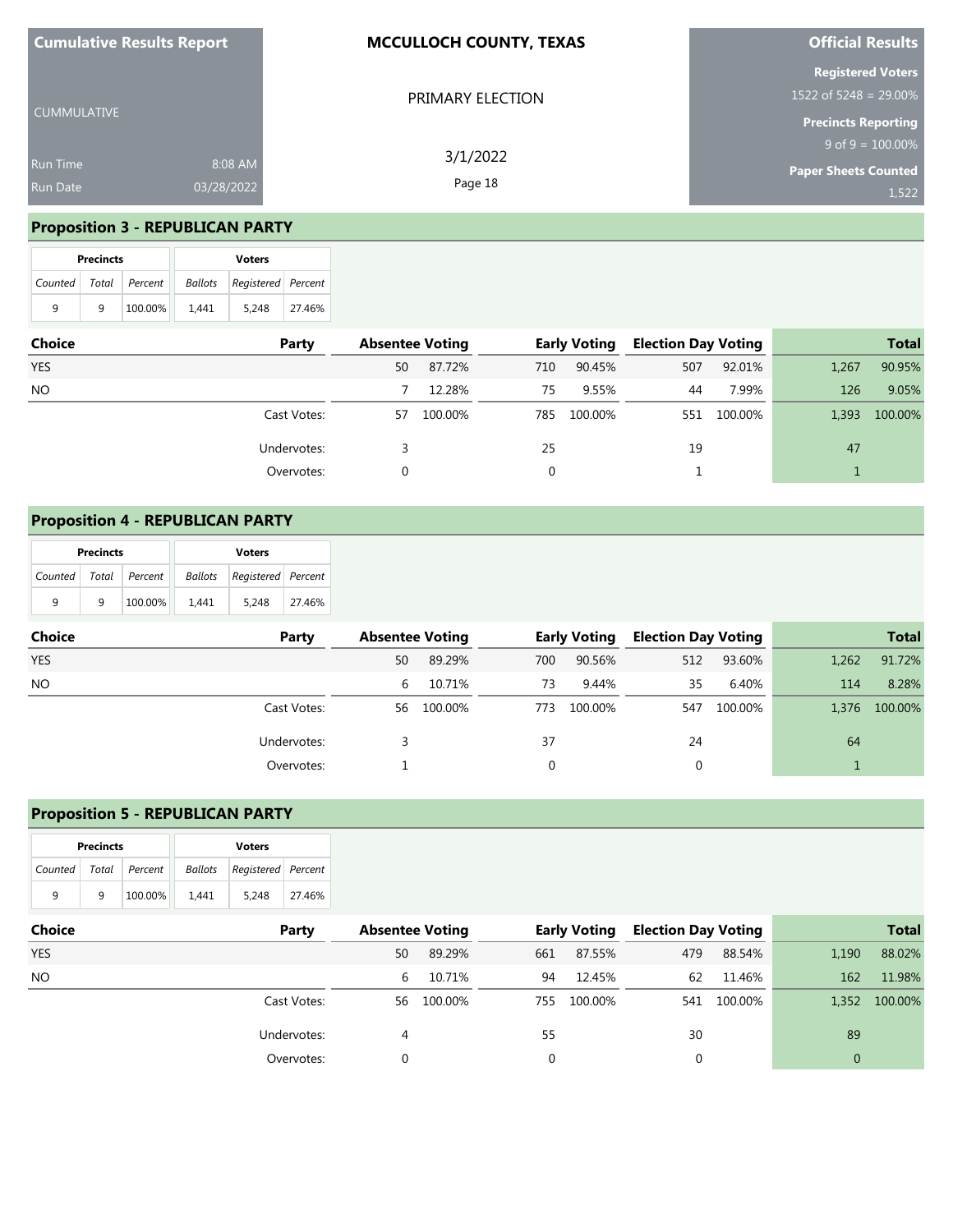| <b>Cumulative Results Report</b> |            | <b>MCCULLOCH COUNTY, TEXAS</b> | <b>Official Results</b>                              |
|----------------------------------|------------|--------------------------------|------------------------------------------------------|
| CUMMULATIVE                      |            | PRIMARY ELECTION               | <b>Registered Voters</b><br>1522 of 5248 = $29.00\%$ |
|                                  |            |                                | <b>Precincts Reporting</b>                           |
|                                  |            | 3/1/2022                       | $9$ of 9 = $\overline{100.00\%}$                     |
| <b>Run Time</b>                  | 8:08 AM    |                                | <b>Paper Sheets Counted</b>                          |
| <b>Run Date</b>                  | 03/28/2022 | Page 19                        | 1,522                                                |

# **Proposition 6 - REPUBLICAN PARTY**

|   | <b>Precincts</b>          |         | <b>Voters</b> |                    |        |  |  |  |
|---|---------------------------|---------|---------------|--------------------|--------|--|--|--|
|   | Counted   Total   Percent |         | Ballots       | Registered Percent |        |  |  |  |
| 9 | q                         | 100.00% | 1.441         | 5.248              | 27.46% |  |  |  |

| <b>Choice</b> | Party       | <b>Absentee Voting</b> |         |     | <b>Early Voting</b> |     | <b>Election Day Voting</b> |       | <b>Total</b> |
|---------------|-------------|------------------------|---------|-----|---------------------|-----|----------------------------|-------|--------------|
| <b>YES</b>    |             | 44                     | 77.19%  | 624 | 82.54%              | 443 | 83.90%                     | 1,111 | 82.85%       |
| <b>NO</b>     |             | 13                     | 22.81%  | 132 | 17.46%              | 85  | 16.10%                     | 230   | 17.15%       |
|               | Cast Votes: | 57                     | 100.00% | 756 | 100.00%             | 528 | 100.00%                    | 1,341 | 100.00%      |
|               | Undervotes: |                        |         | 54  |                     | 42  |                            | 99    |              |
|               | Overvotes:  |                        |         |     |                     |     |                            |       |              |

## **Proposition 7 - REPUBLICAN PARTY**

|                           | <b>Precincts</b> |         | <b>Voters</b> |                            |        |  |  |  |
|---------------------------|------------------|---------|---------------|----------------------------|--------|--|--|--|
| Counted   Total   Percent |                  |         |               | Ballots Registered Percent |        |  |  |  |
| q                         | a                | 100.00% | 1.441         | 5.248                      | 27.46% |  |  |  |

| <b>Choice</b> | Party       | <b>Absentee Voting</b> |         |     | <b>Early Voting</b> | <b>Election Day Voting</b> |         |          | <b>Total</b> |
|---------------|-------------|------------------------|---------|-----|---------------------|----------------------------|---------|----------|--------------|
| <b>YES</b>    |             | 52                     | 92.86%  | 751 | 96.65%              | 535                        | 97.27%  | 1,338    | 96.75%       |
| NO.           |             | 4                      | 7.14%   | 26  | 3.35%               | 15                         | 2.73%   | 45       | 3.25%        |
|               | Cast Votes: | 56                     | 100.00% | 777 | 100.00%             | 550                        | 100.00% | 1,383    | 100.00%      |
|               | Undervotes: | 4                      |         | 33  |                     | 21                         |         | 58       |              |
|               | Overvotes:  |                        |         | 0   |                     | 0                          |         | $\Omega$ |              |

### **Proposition 8 - REPUBLICAN PARTY**

|         | <b>Precincts</b> |         | <b>Voters</b> |                    |        |  |  |  |
|---------|------------------|---------|---------------|--------------------|--------|--|--|--|
| Counted | Total            | Percent | Ballots       | Registered Percent |        |  |  |  |
| q       | 9                | 100.00% | 1.441         | 5.248              | 27.46% |  |  |  |

| <b>Choice</b> | Party       | <b>Absentee Voting</b> |            | <b>Early Voting</b> |         | <b>Election Day Voting</b> |             | <b>Total</b>   |         |
|---------------|-------------|------------------------|------------|---------------------|---------|----------------------------|-------------|----------------|---------|
| <b>YES</b>    |             | 54                     | 96.43%     | 735                 | 94.11%  | 518                        | 94.35%      | 1,307          | 94.30%  |
| NO.           |             |                        | 3.57%      | 46                  | 5.89%   | 31                         | 5.65%       | 79             | 5.70%   |
|               | Cast Votes: |                        | 56 100.00% | 781                 | 100.00% |                            | 549 100.00% | 1.386          | 100.00% |
|               | Undervotes: | 4                      |            | 29                  |         | 22                         |             | 55             |         |
|               | Overvotes:  | 0                      |            |                     |         |                            |             | $\overline{0}$ |         |